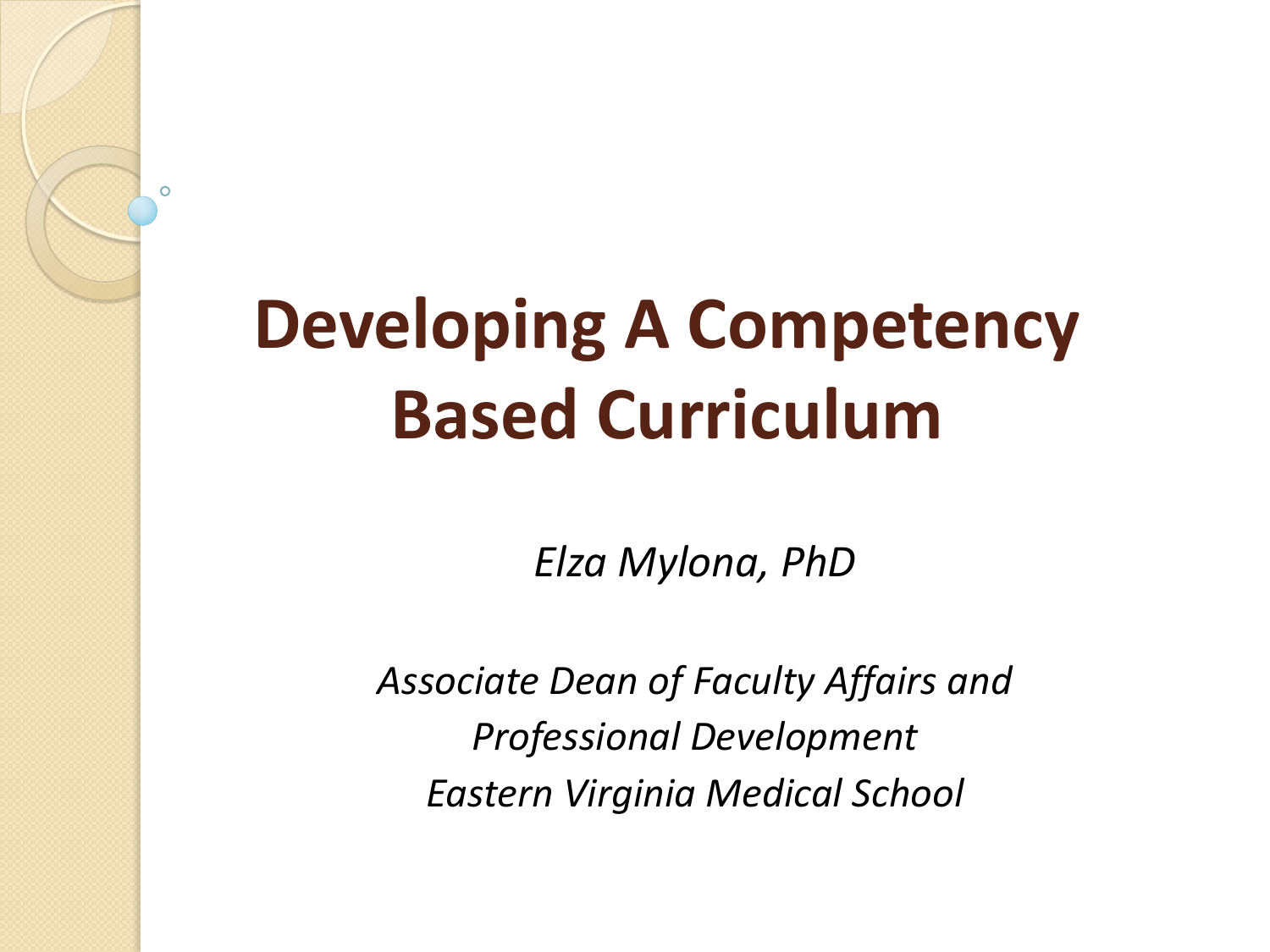## **What is competency?**

 Statements of the characteristics that graduating students should demonstrate that indicate they are prepared to perform and function independently in professional practice.

• Competencies should include more than facts*.*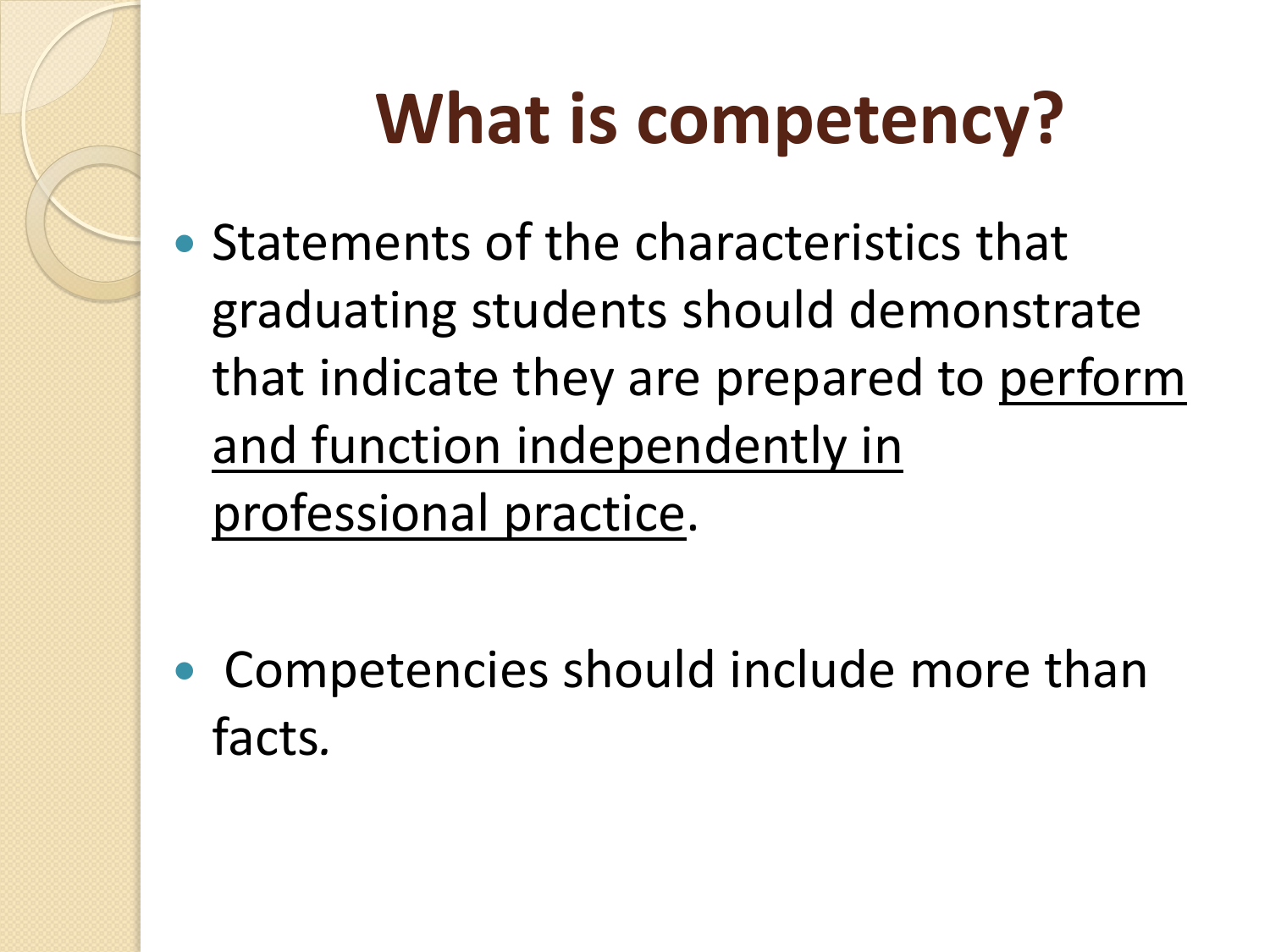## **What is competency?**

 They represent the **integration and application** of learned facts, skills and affective qualities needed to serve the patient, the community and the profession.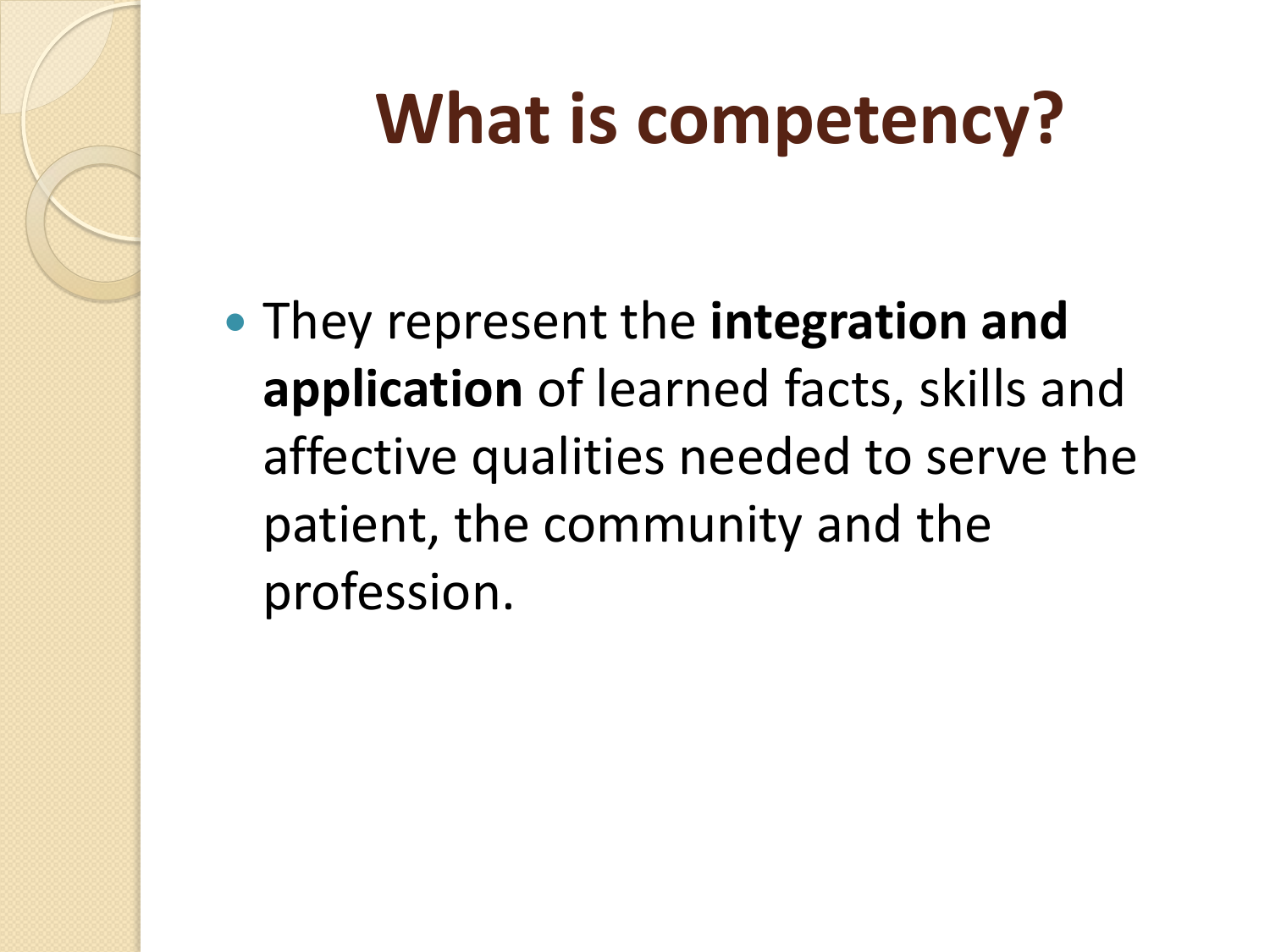## **What is competency?**

*"…the habitual and judicious use of communication, knowledge, technical skills, clinical reasoning, emotions, values, and reflections in daily practice for the benefit of the individual and community being served."*

*Ref: Epstein and Hundert, JAMA, Jan. 9, 2001*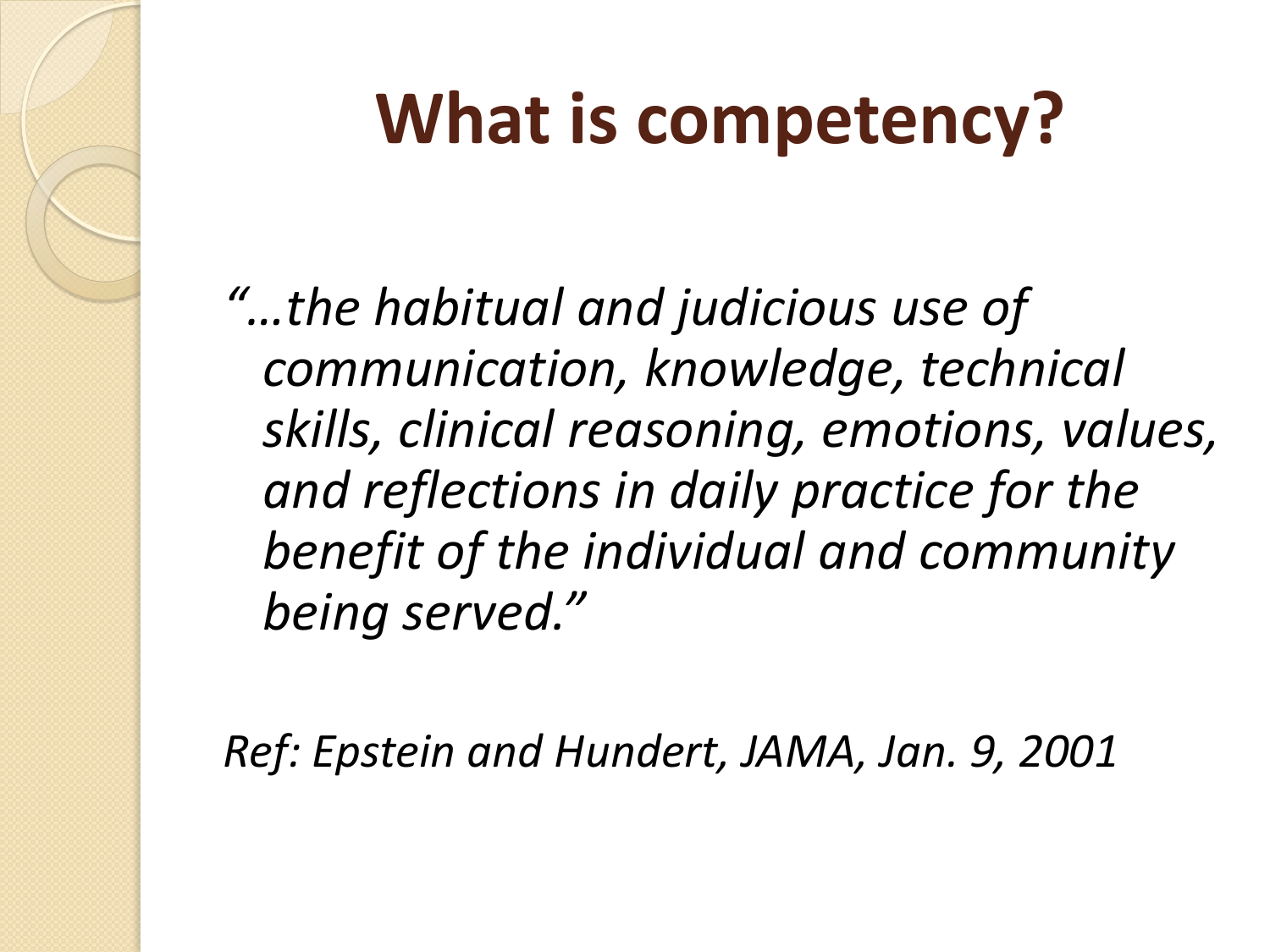## **Social Accountability**

"A well-rounded professional demonstrates: knowledge, clinical competence, lifelong learning, evidence-based practice, interdisciplinary teamwork, balance between disease management and disease prevention/health promotion, professional and ethical behavior in practice, optimal use of resources and consciousness of wellbeing of self and colleagues."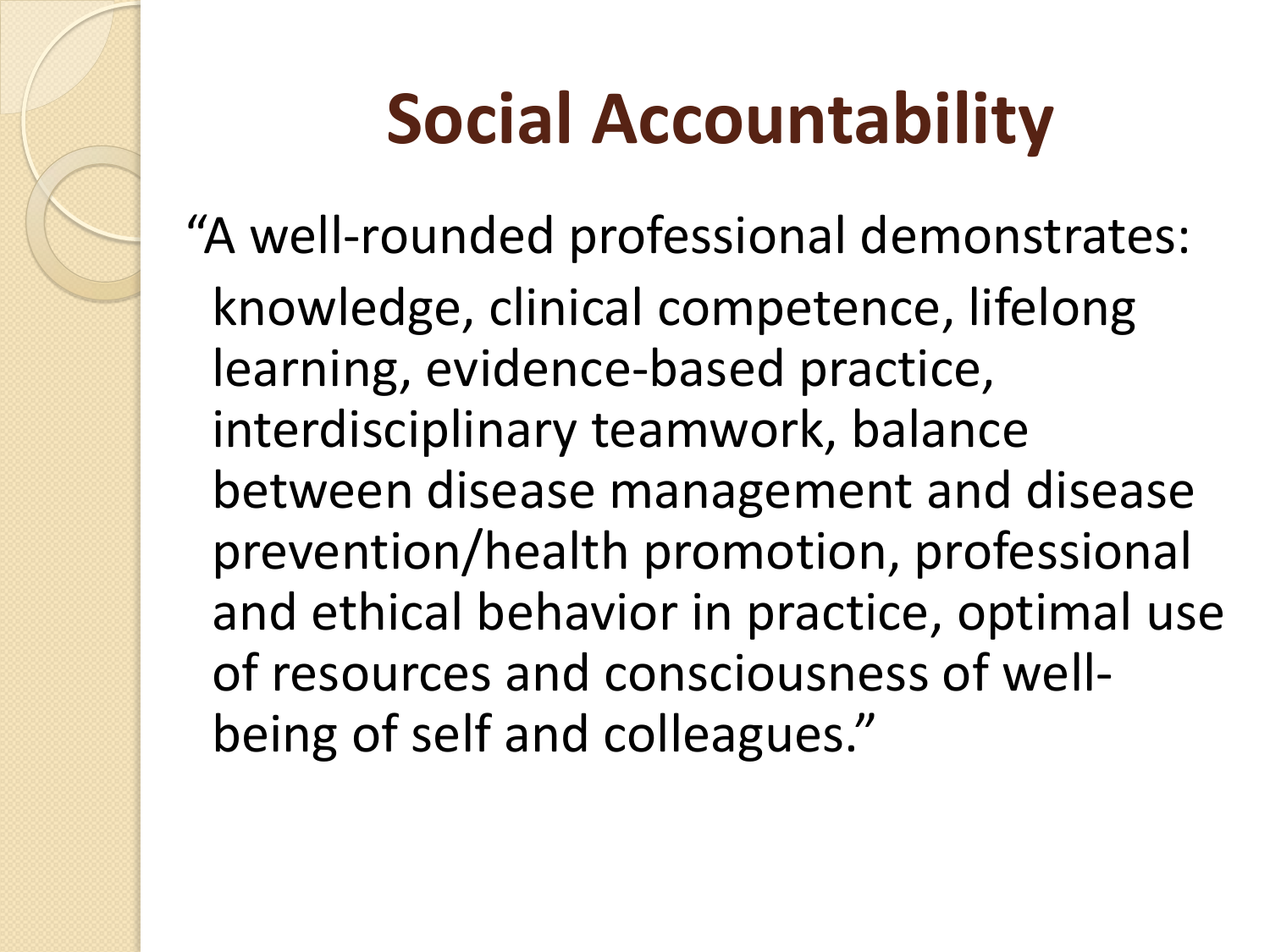#### **TIME (FAITH)-BASED EDUCATION**

#### **Time- based**

◦ Students need a defined amount of time on task or topic to become competent

e.g., 140 hours of anatomy, 2 semesters of surgery, 90 min of ethics

◦ But we really have no clue how much time it takes

#### **FAITH- based**

- Take on faith that within a set time students will learn what they need to learn and (miraculously) become competent
- Little evidence for that belief

*Ref: Dr. Larry Gruppen*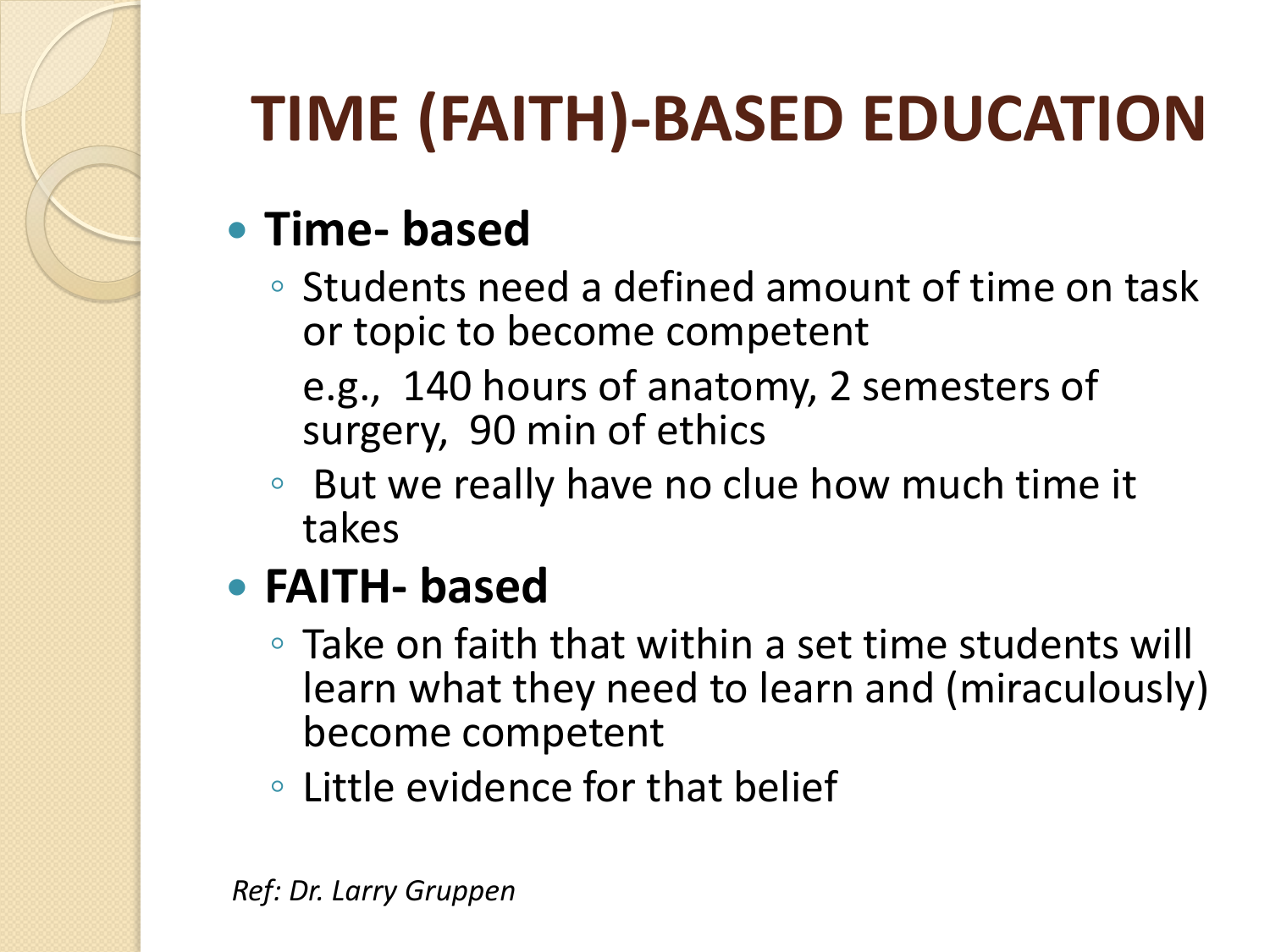## **Four Overarching Goals For New Curricula**

- 1. Standardization of learning outcomes and individualization of the learning process
- 2. Integration of formal knowledge and clinical experience
- 3. Development of habits of inquiry and innovation
- 4. Focus on professional identity formation

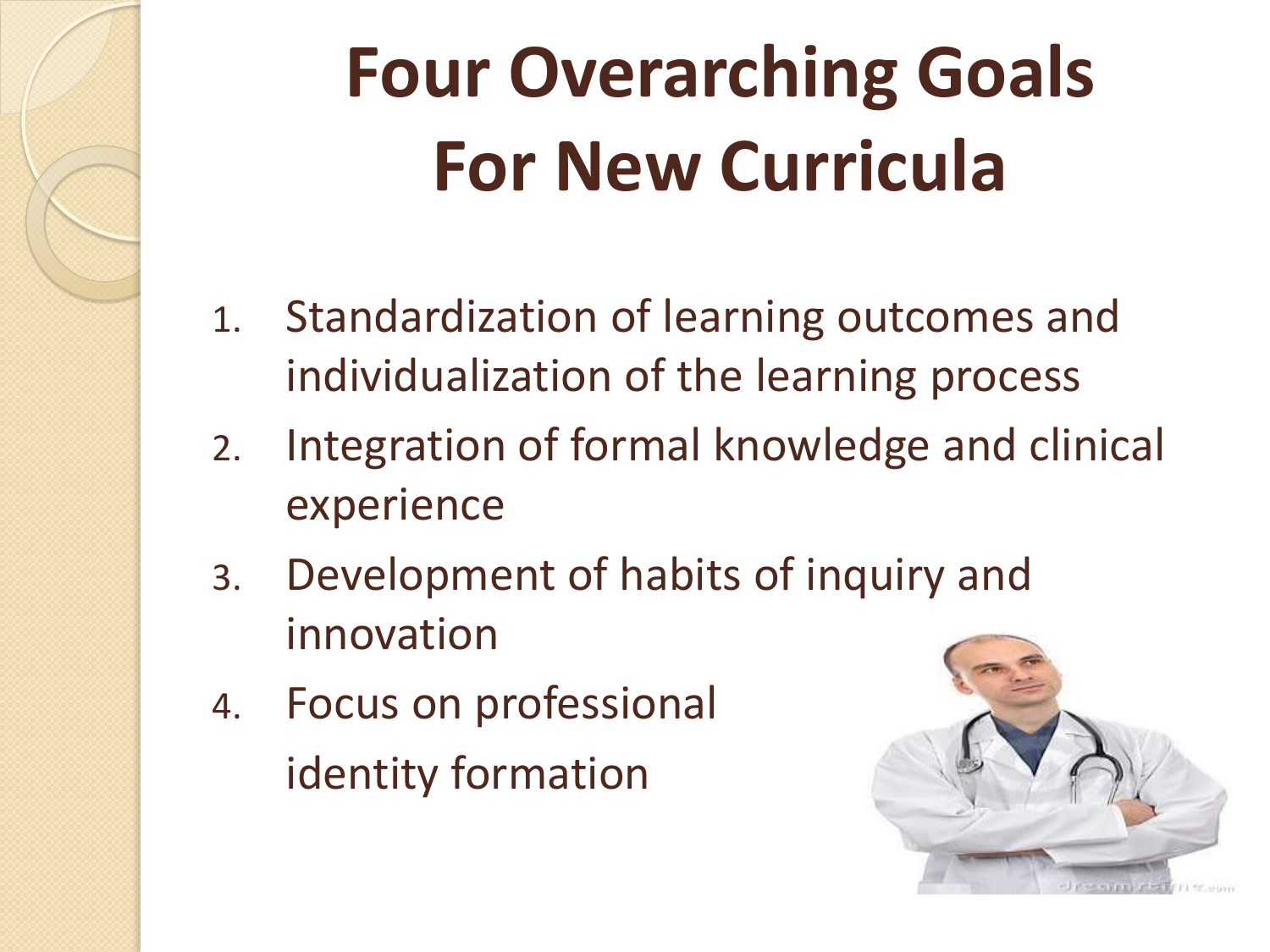#### **Many frameworks**

#### **ADEE (2005, 2010): 7 domains/ 3 levels**

◦ Professionalism, Communication and Interpersonal Skills, Knowledge base

Information, Handling and Critical Thinking, Clinical Information Gathering, Diagnosis and Treatment Planning, Establishment and Maintenance of Oral Health, and Health Promotion

◦ "To be competent at…"; "have knowledge of…"; and "be familiar with…"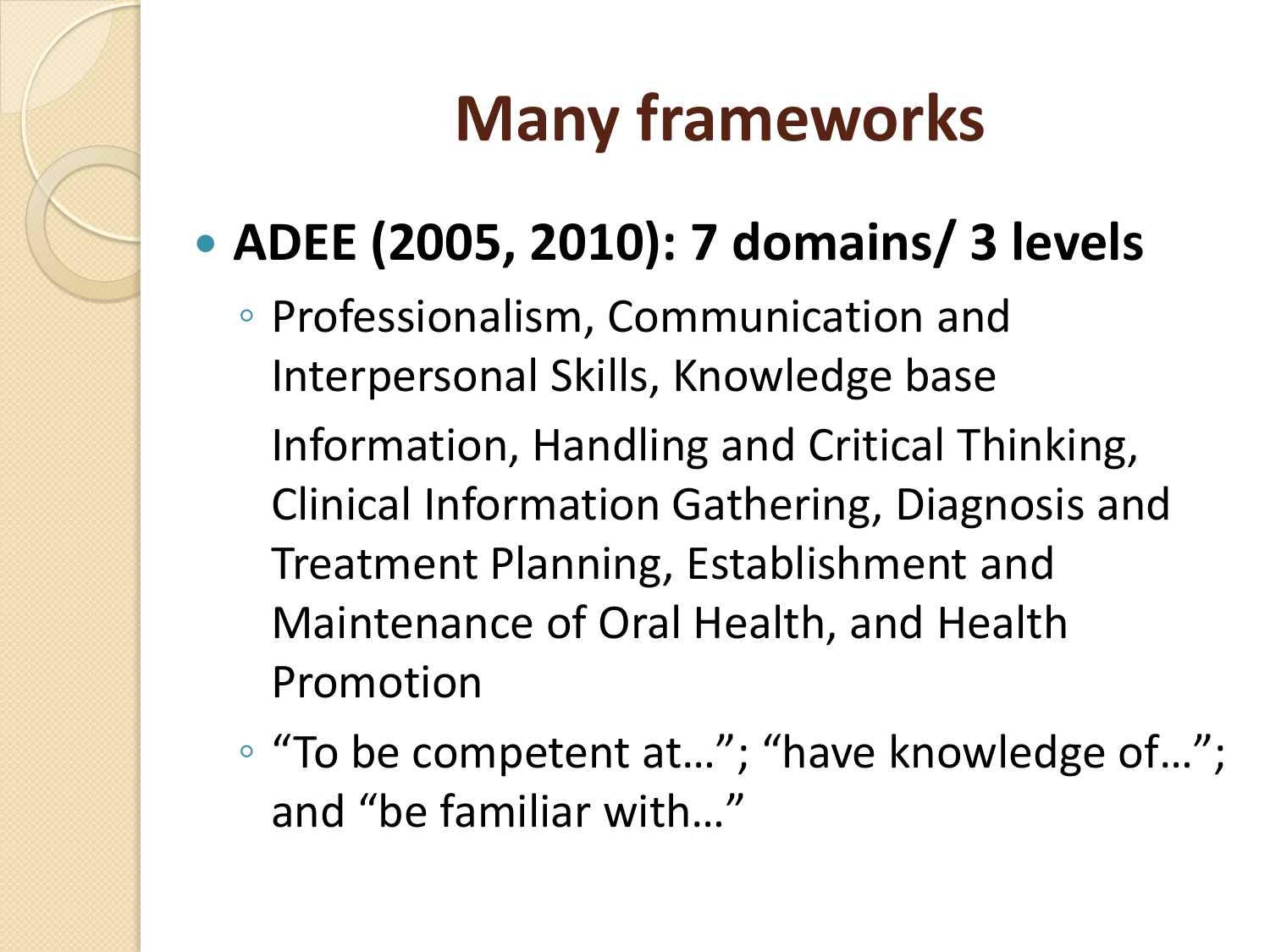## **Many frameworks**

#### **ADEA (2006): 6 domains**

◦ Critical thinking, Professionalism, Communication and Interpersonal skills, Health Promotion, Practice Management and Informatics, Patient Care: a) Assessment , Diagnosis and Treatment b) Establishment and Maintenance of Oral Health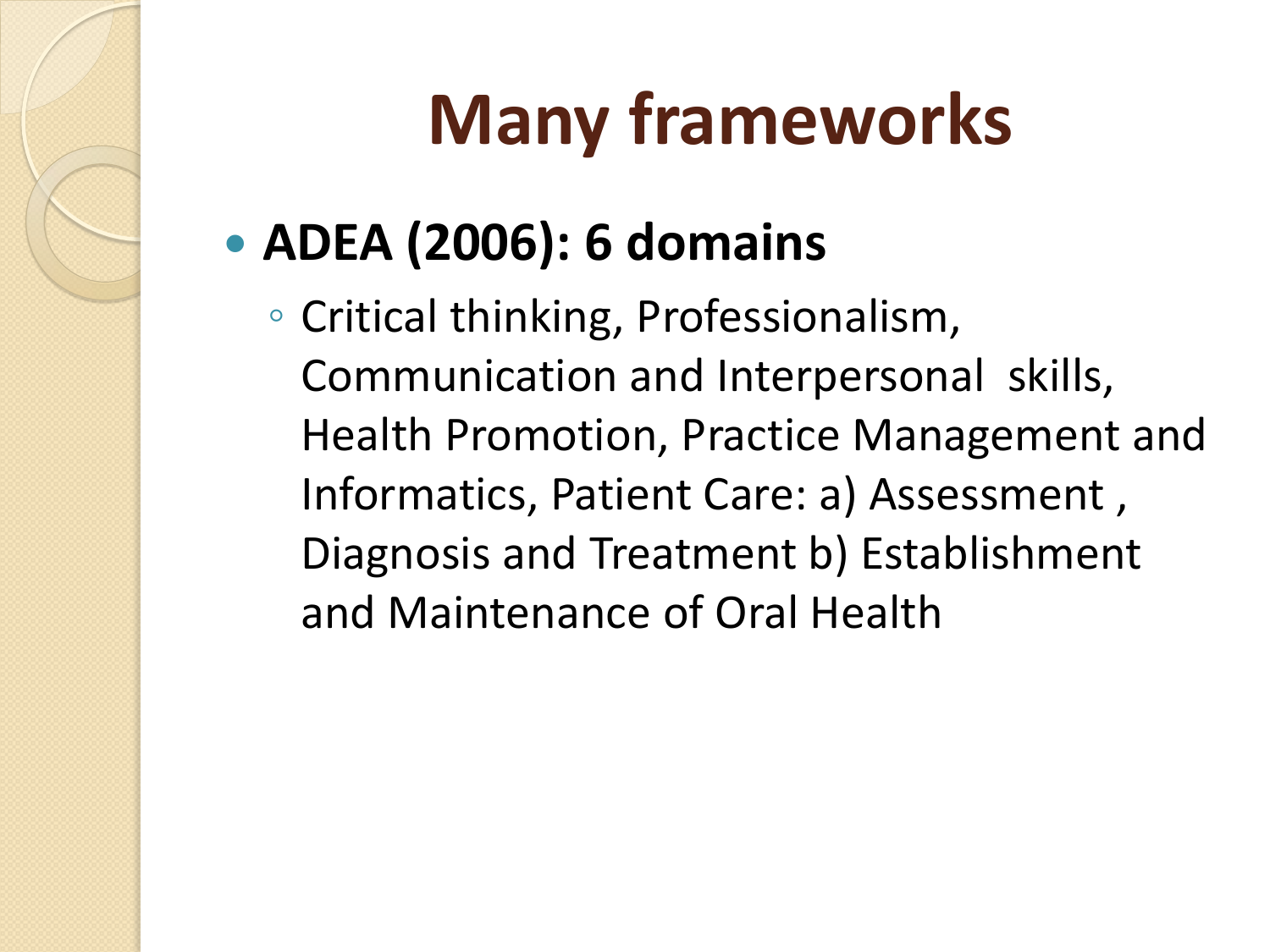#### **Many frameworks**

 **Canada (1994, 2005 rev): 47 aims**

All share many similarities with some special emphases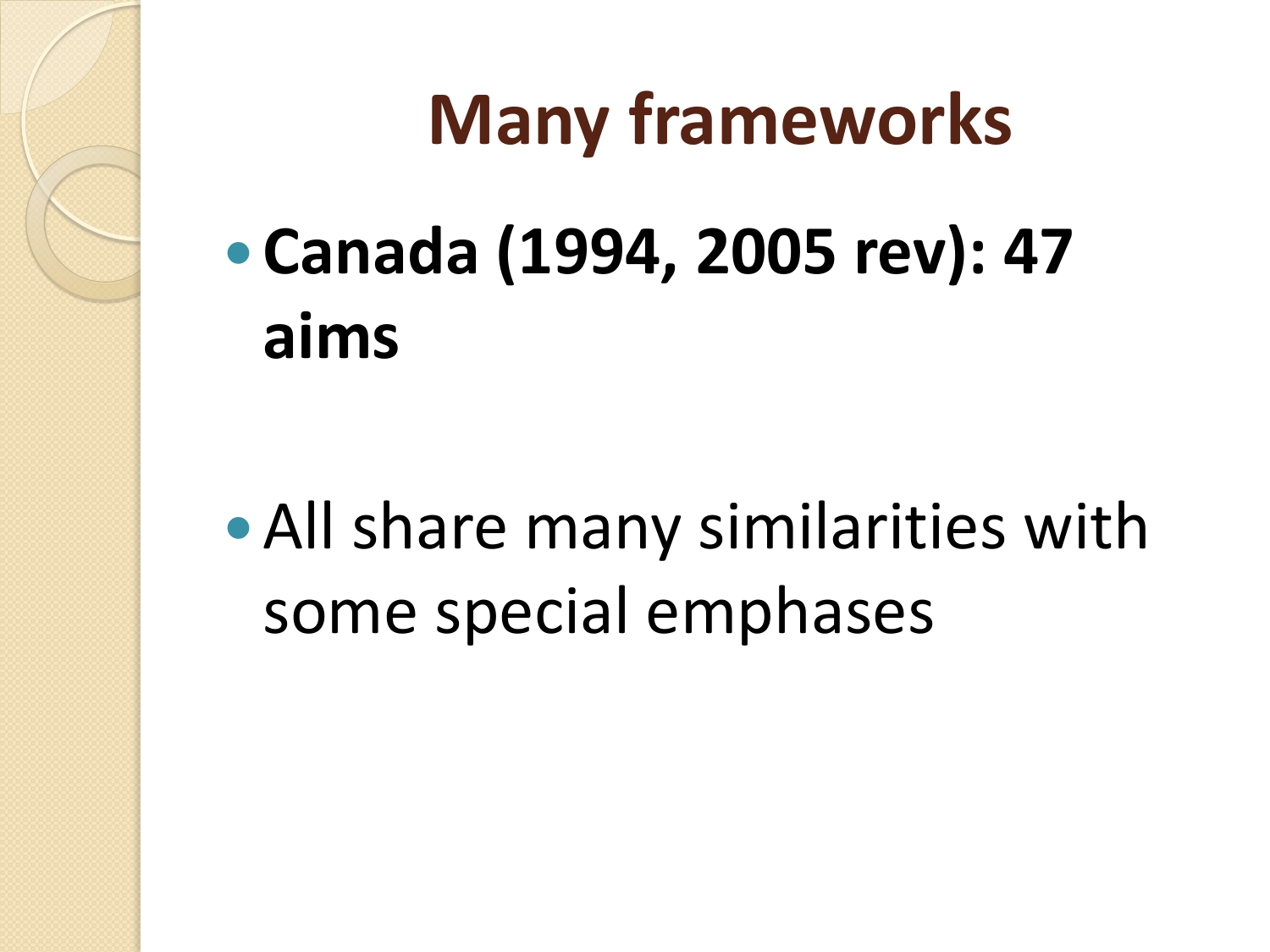#### **How do you design a competency based curriculum?**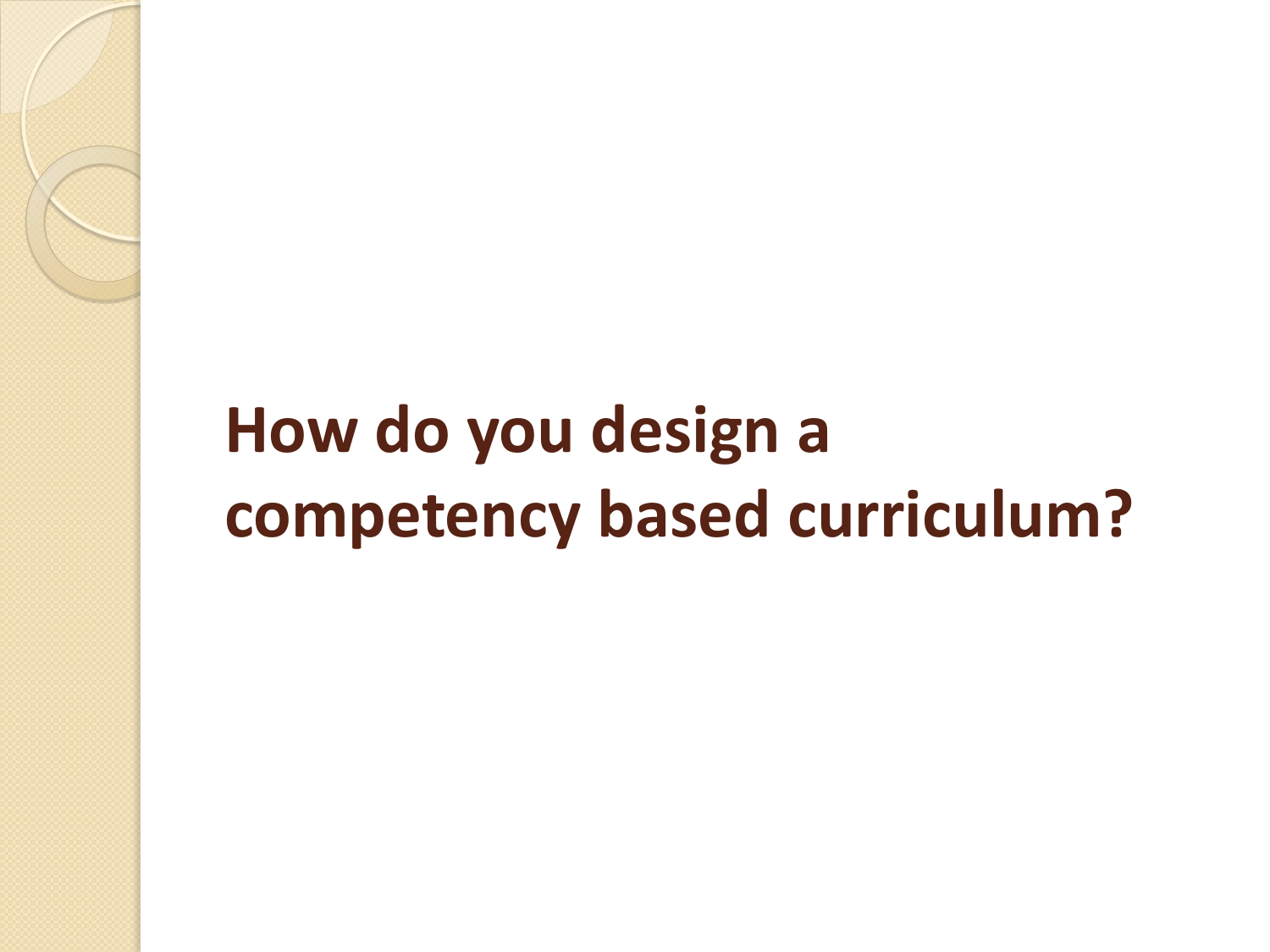# How do you design a competency based curriculum?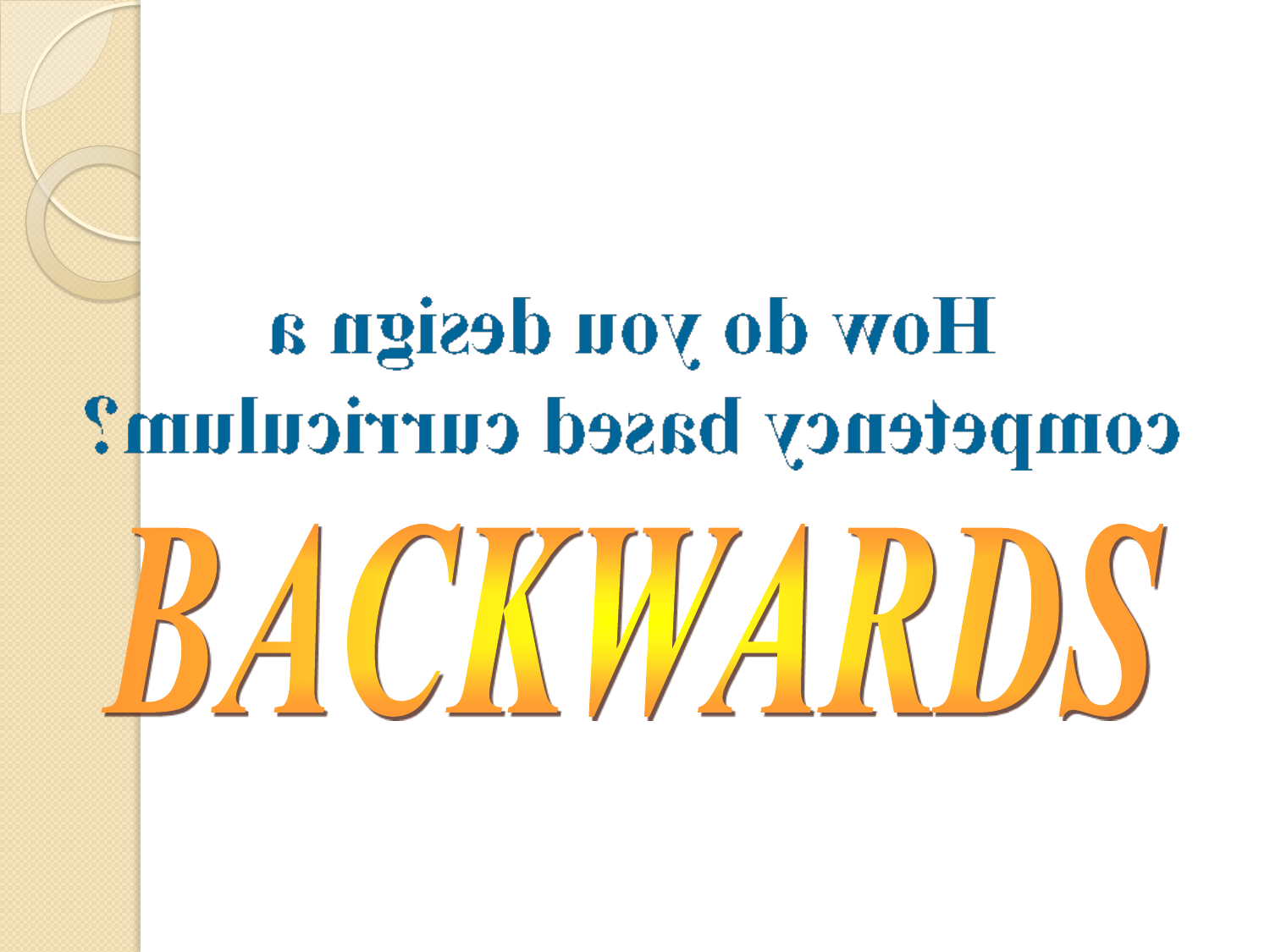#### **Implications of CBE**

#### **What drives the system**

- Competency outcomes drive curriculum objectives
- Curriculum does NOT drive outcomes
- Fundamental shift from teachercentered to learner-centered orientation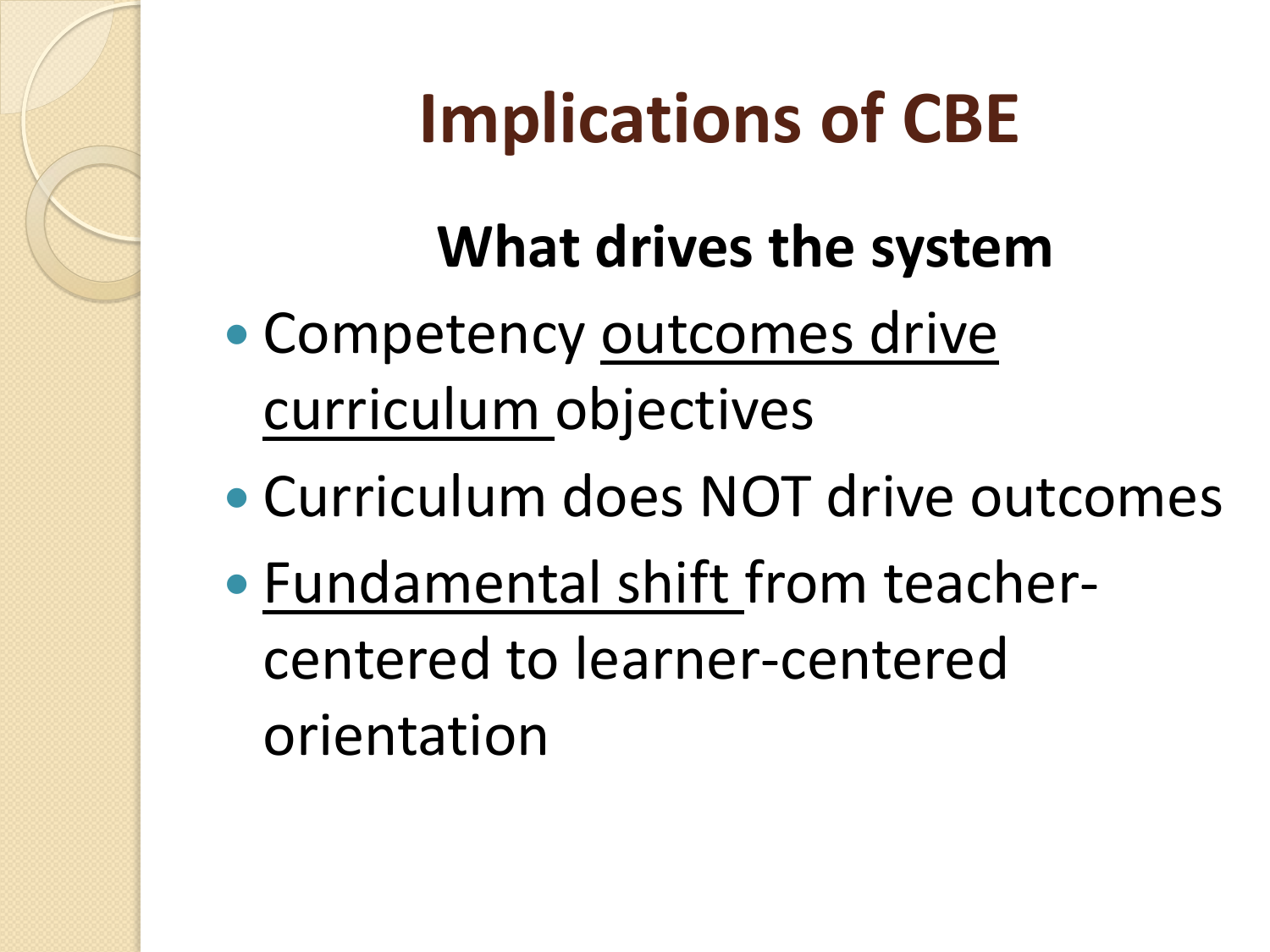#### **Competency-based instruction**

- Instruction is developed around stated objectives that can be observed and measured
- Learning is measured according to how well the learner performs in relation to competencies (objectives)- criterion referenced- rather than in relation to the other learners- norm based-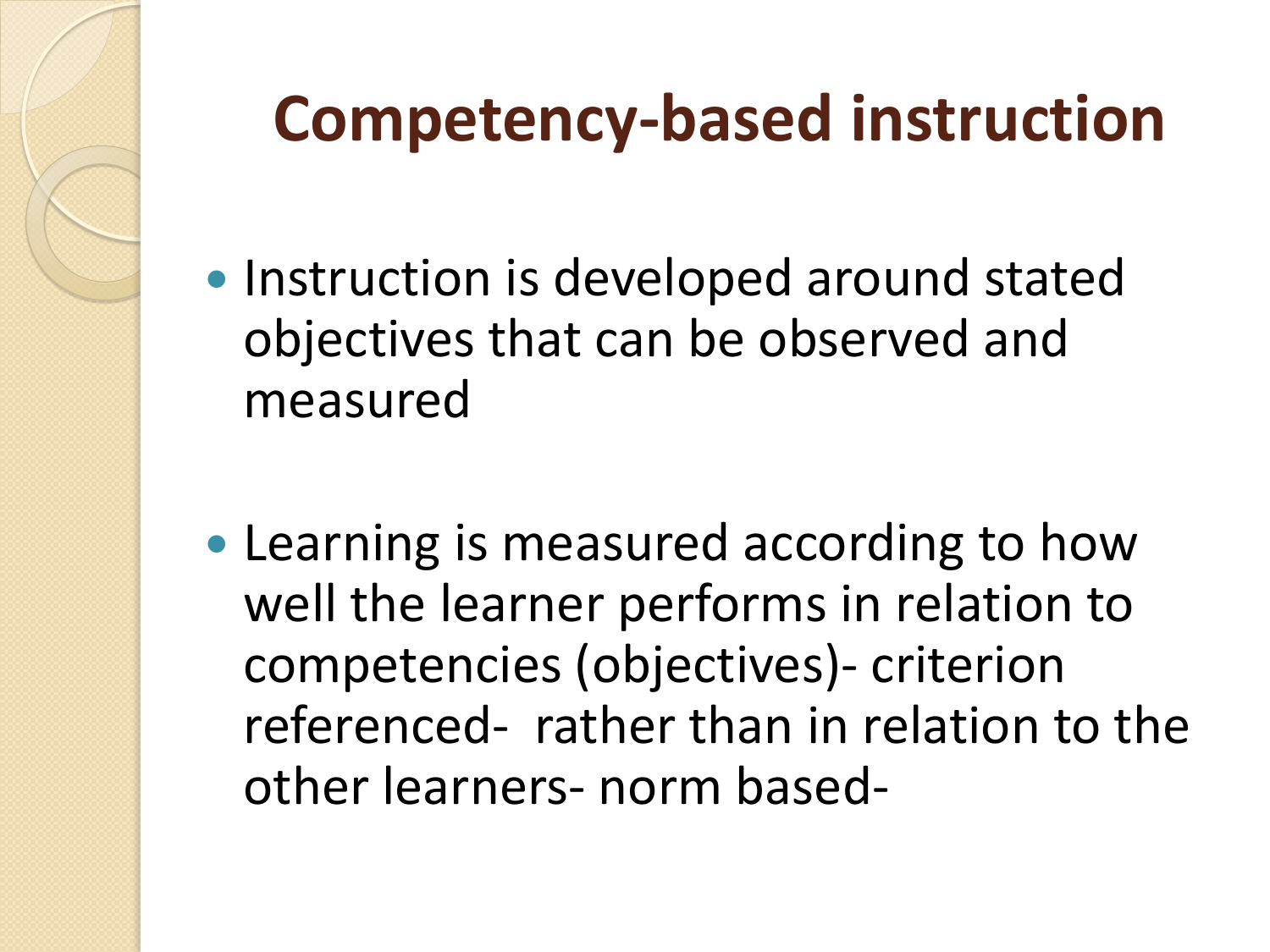#### **Competency-based instruction**

- Competency based instruction measures *what participants have learned* as opposed to what instructors think they have taught
- Competencies are not taught as a whole in a single course- their components are presented/ taught through out the curriculum
	- Several courses assist in the attainment of each competency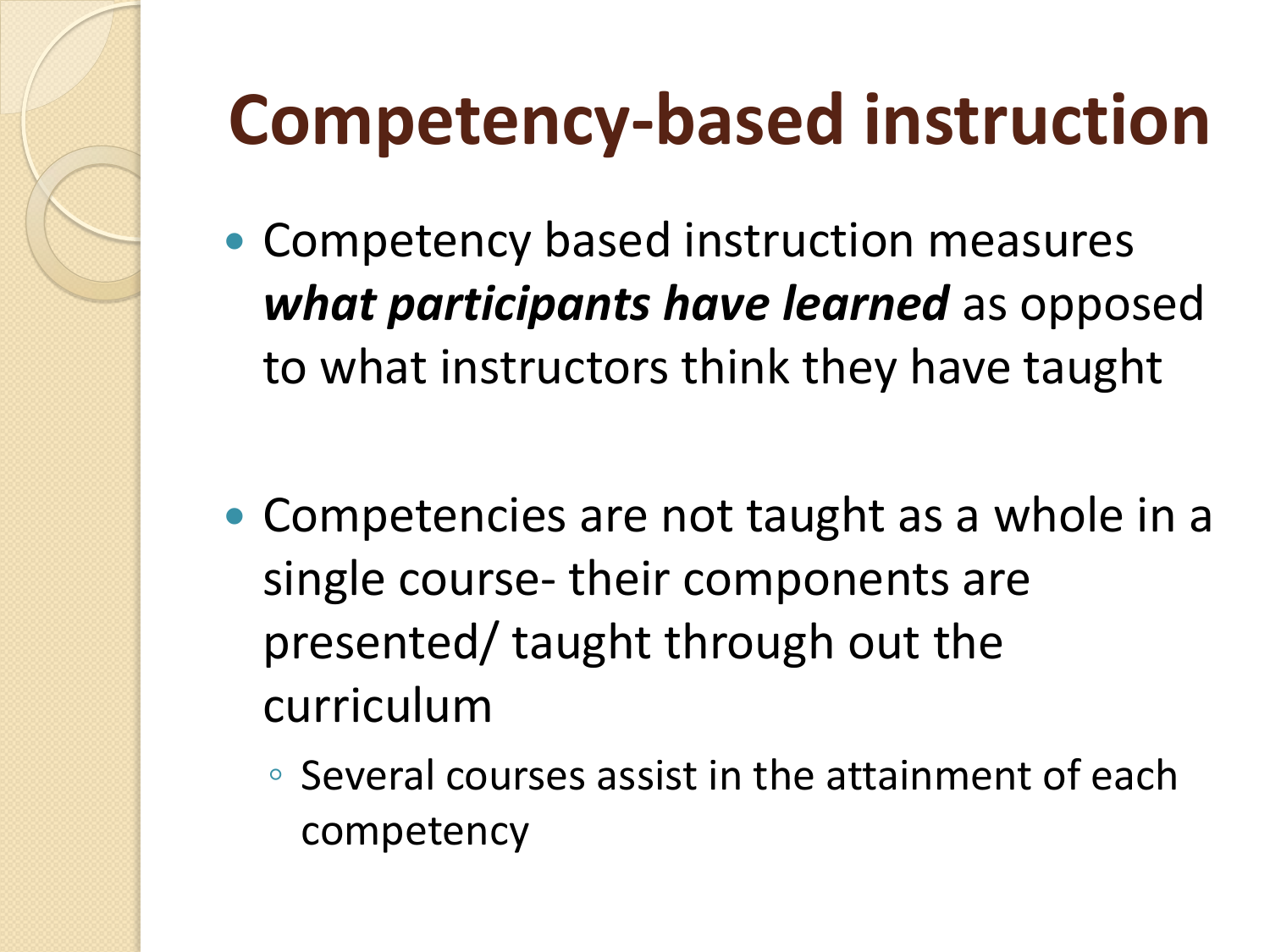## **Small Group Activity: Reflect on your own curriculum**

- 1. Review the competency distributed and its subcompetencies
- 2. Develop the subcompetencies of the "Diagnosis and Treatment Plan"



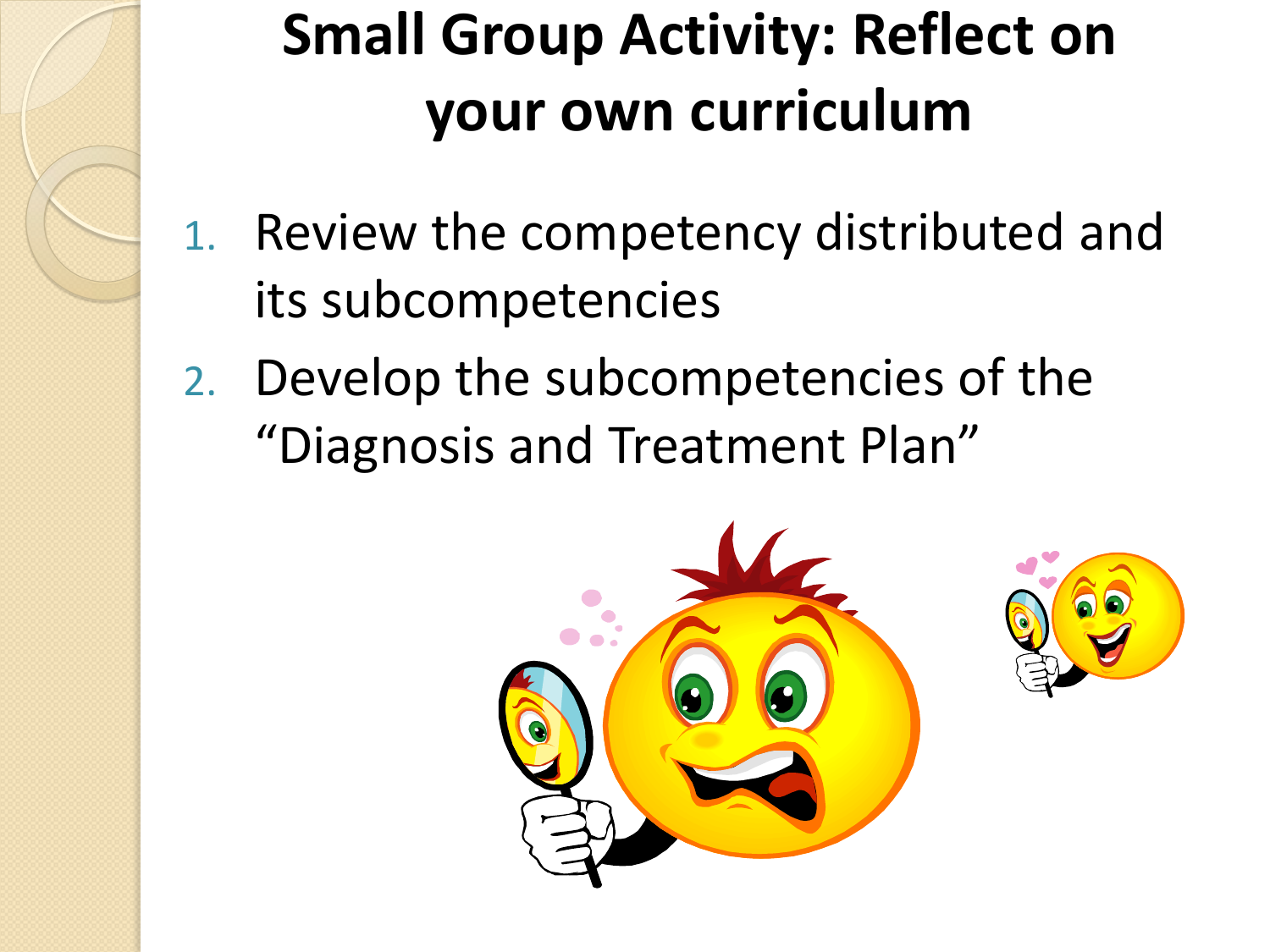1) Identify the minimum characteristics the ideal graduate should have upon graduation to be able to practice their profession competently.

 *Fewer competencies make the curriculum design, student assessment and program evaluation better managed.*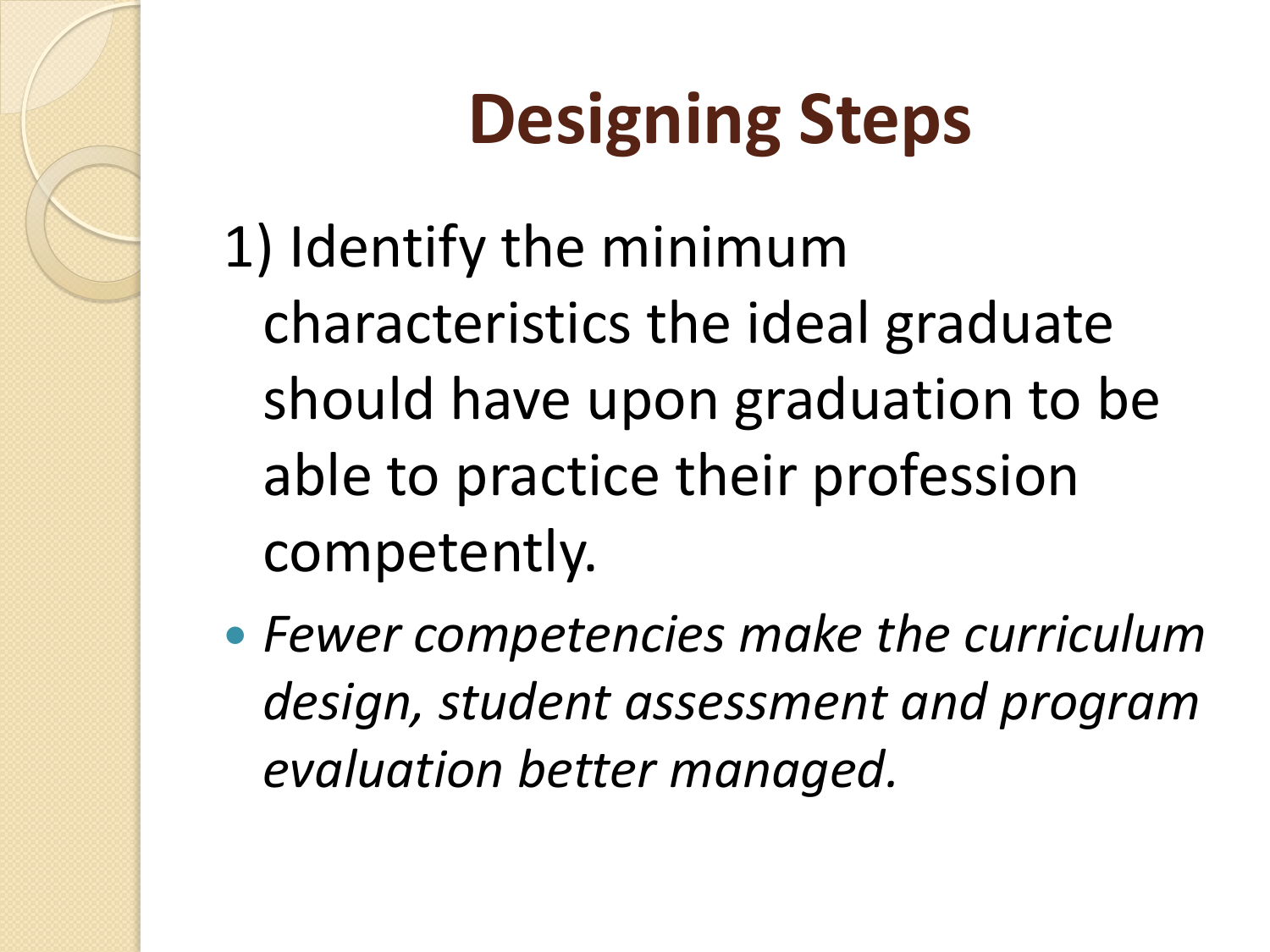2) Review mission statement and overall curriculum goals to make sure the competencies are within these parameters.

**► Update goals if needed**  $\triangleright$  Each goal should be reflected in at least one comeptency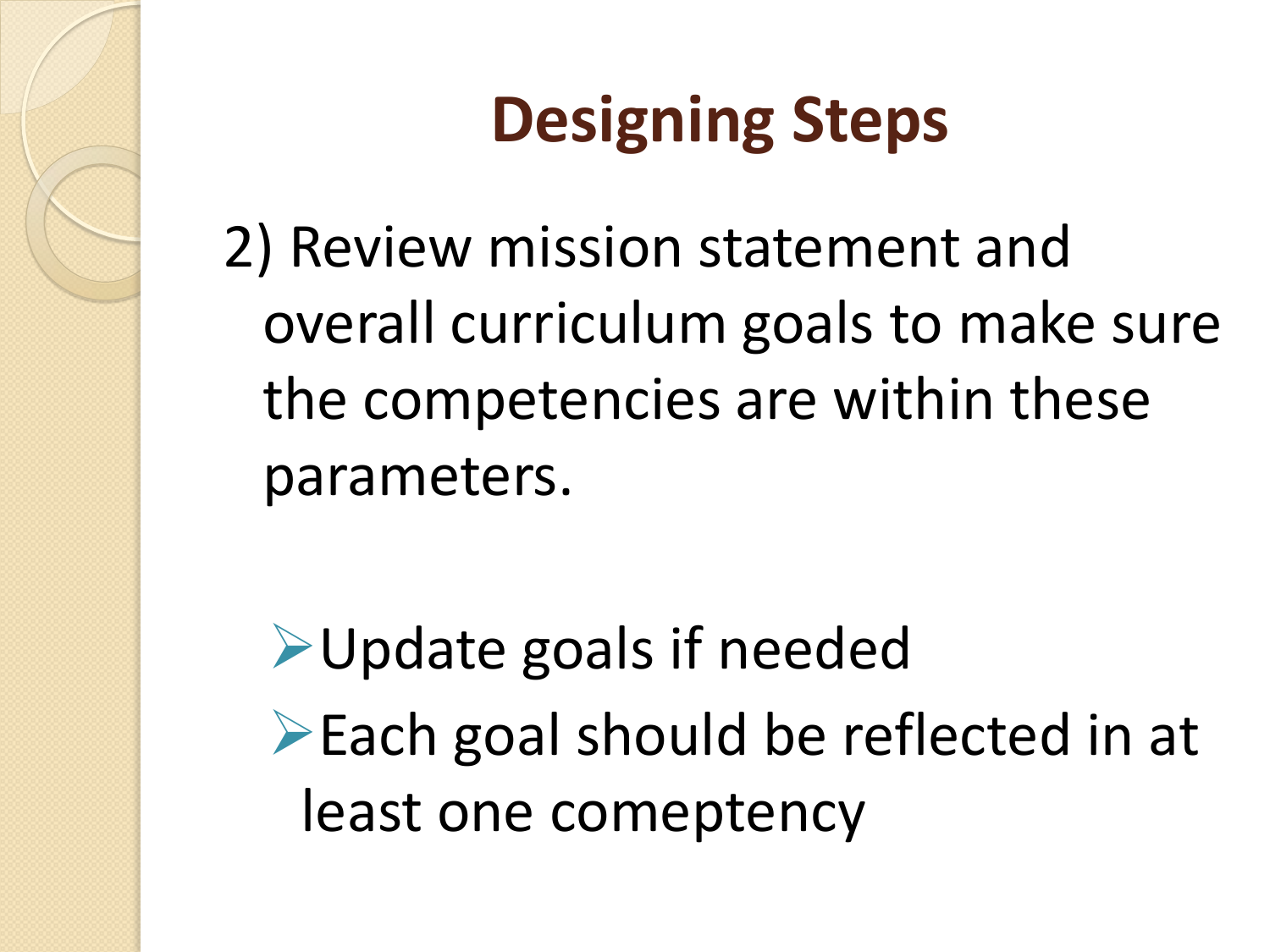#### *Examples of Curriculum Goals:*

 *Coordinate and administer oral health services for a variety of populations in diverse settings (hospitals, clinic etc)*

*Pursue professional development through self-study, CDE, research etc*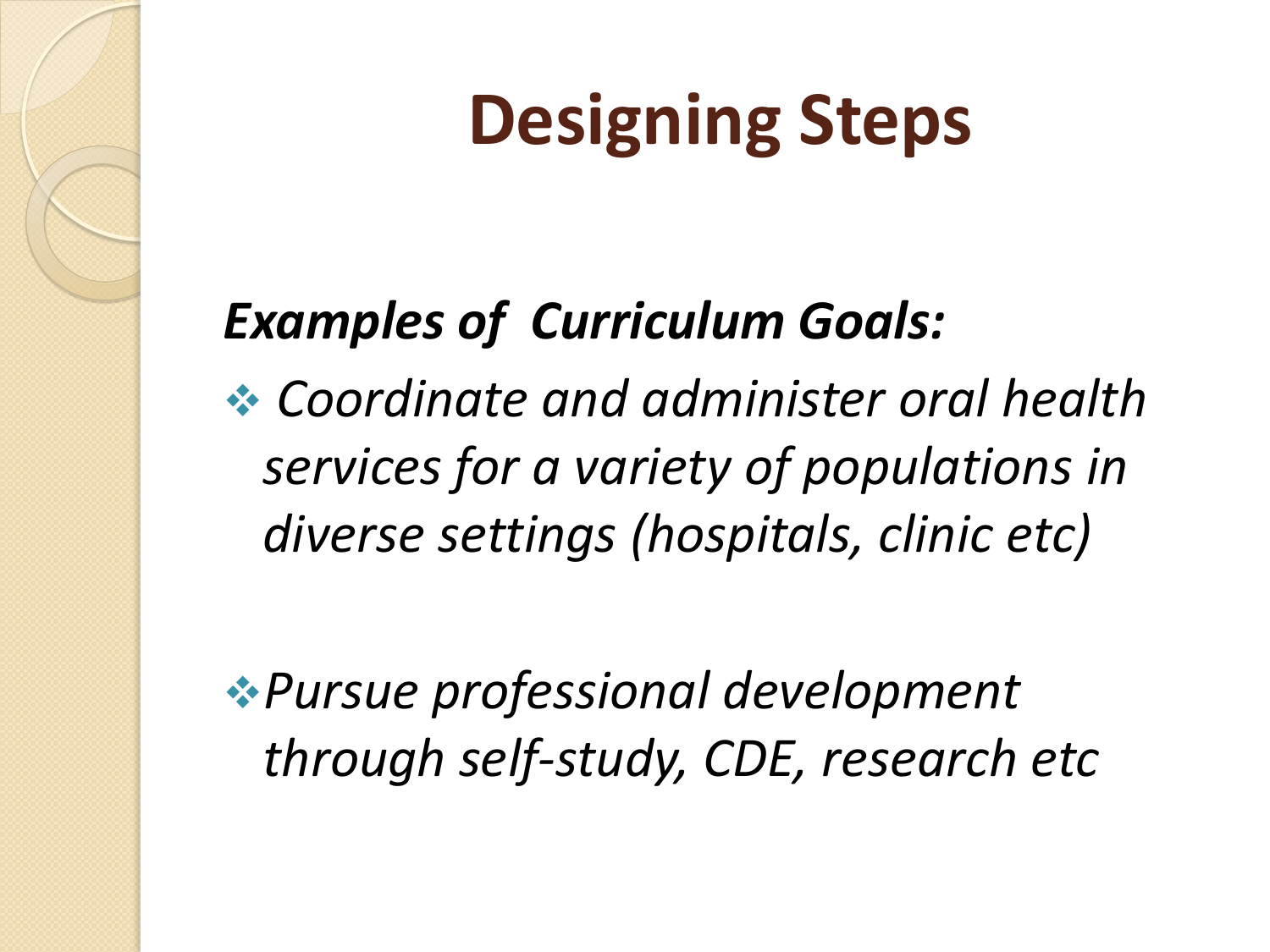3) Develop a set of sub-competencies for each competency and match with course goals/ objectives

*(Competency statements like curriculum goals or course goals are usually broad -difficult to assess)*

Course objectives are specific, measureable statements that describe what the student should be able to add upon completion of the each course.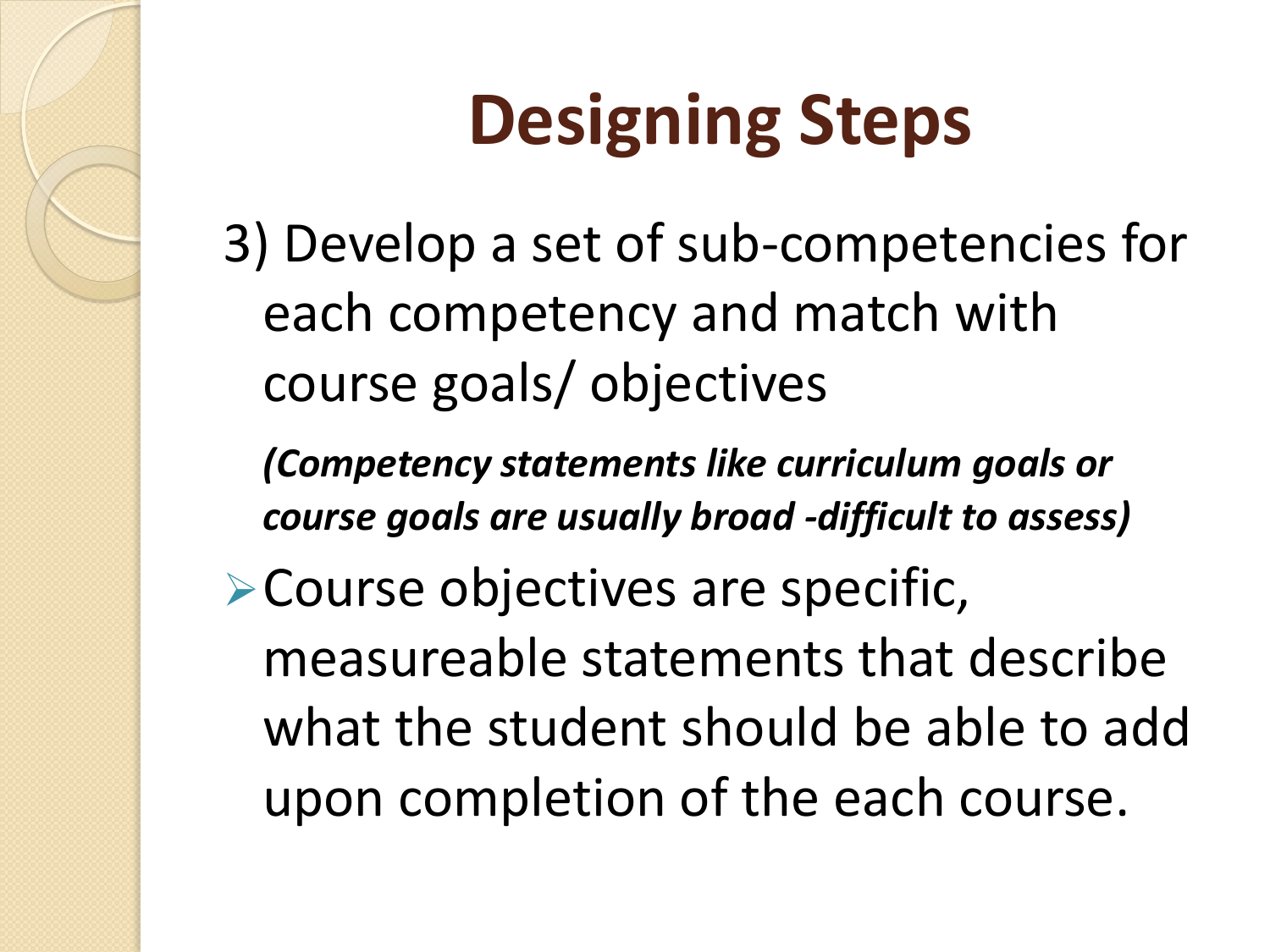- 4) Faculty review of grid to:
- $\triangleright$  Identify course objectives that do not relate to any of the competencies
- $\triangleright$  Decide if you are going to add competencies or revise/ eliminate the objectives
- $\triangleright$  Identify redundancies and omissions in the curriculum as well as areas to expand upon
- $\triangleright$  Assess the sequencing of courses
- Make sure appropriate TEACHING and ASSESSEMNT METHOD is used for different level of learners

**THIS STEP TAKES TIME…**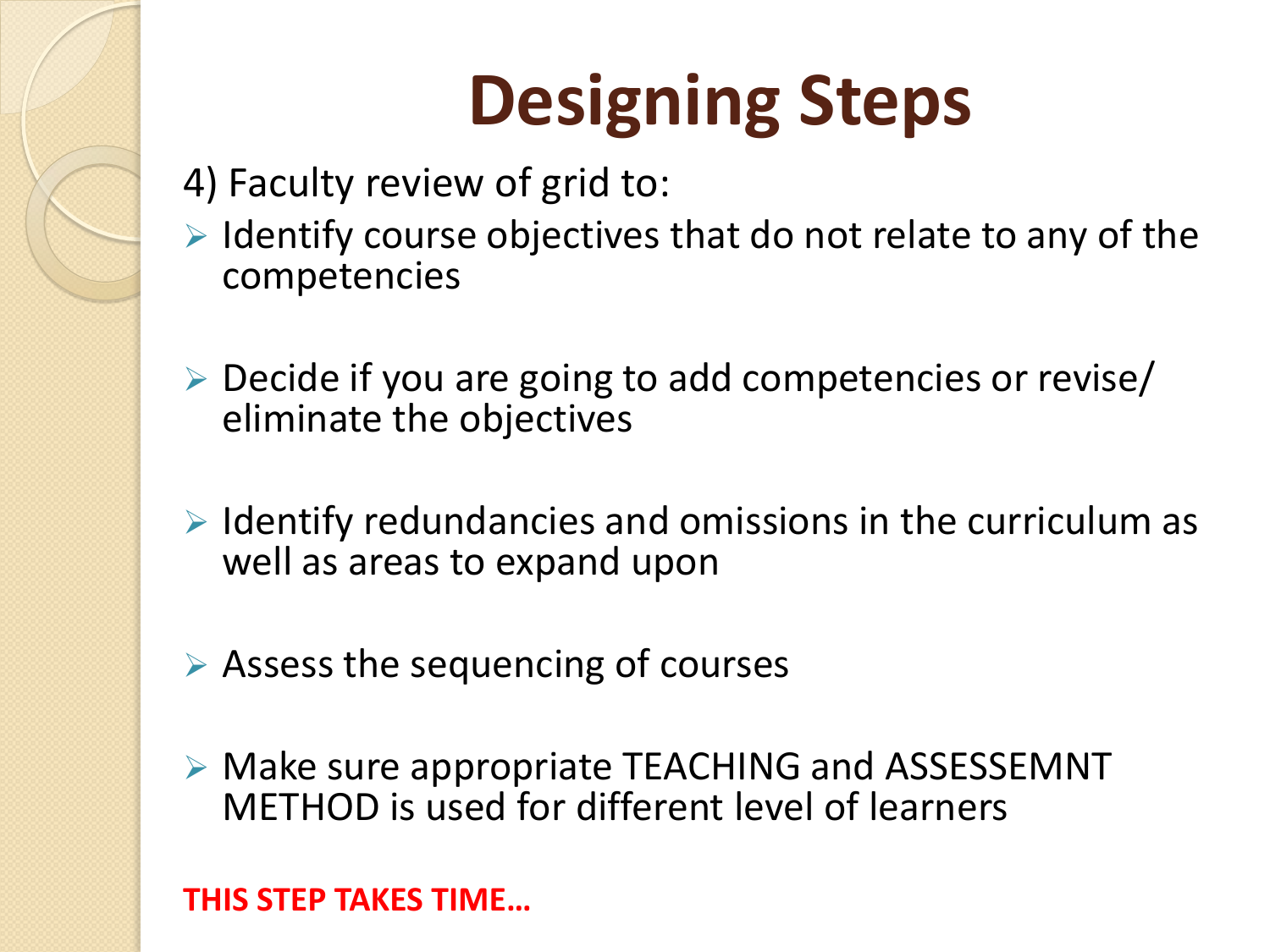#### **Questions to Consider**

Step 4 is the most critical but offers a real opportunity to review and update your Curriculum

- How can information be presented in a meaningful and effective way?
- What activities/ exercises can the student perform to demonstrate competency?
- What level of performance is considered acceptable?
- Are the methods of assessment appropriate to distinguish competent from less competent students?
- What is your remediation plan for students who do not demonstrate competency?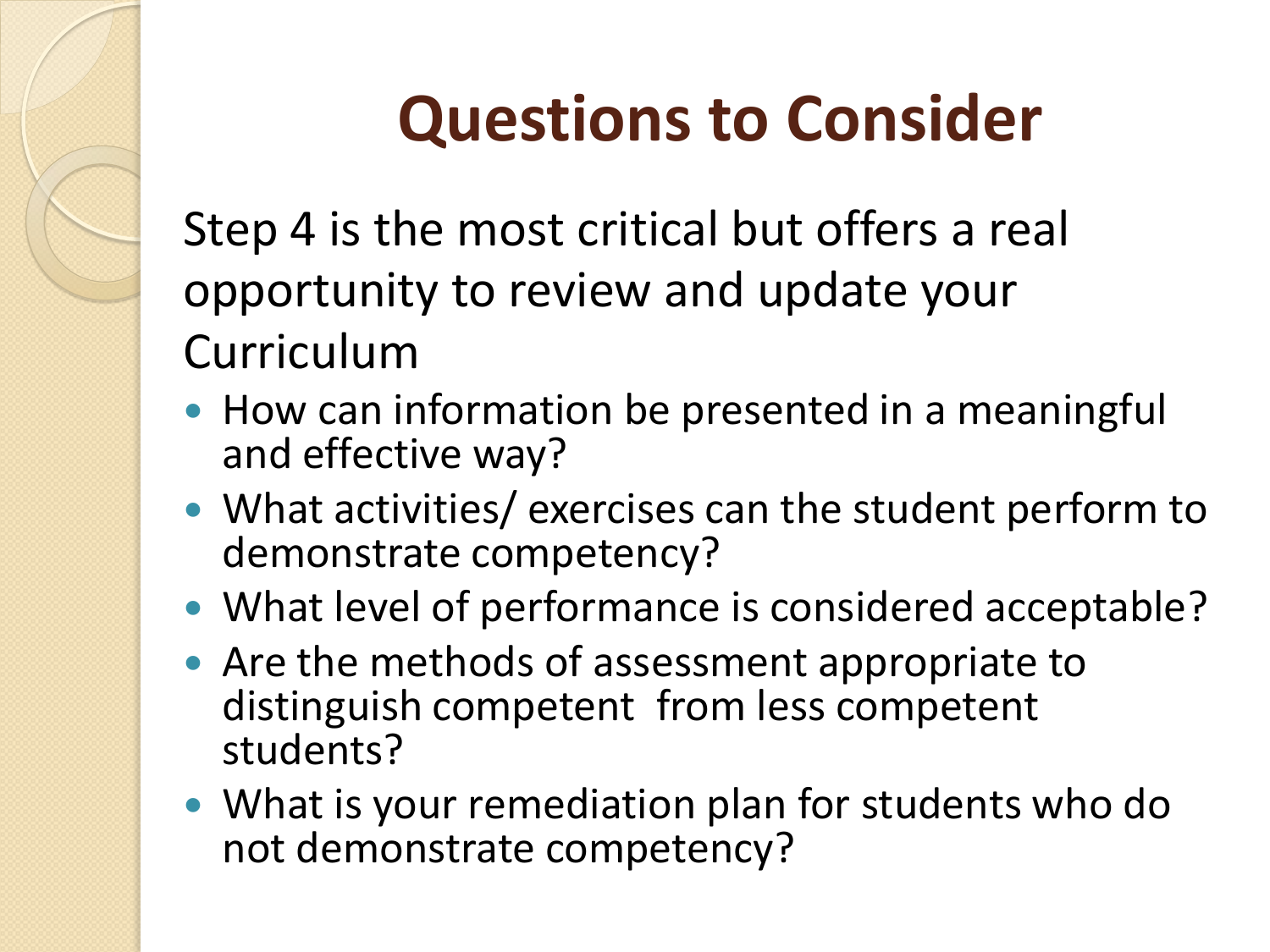#### **10 Competencies 122 Sub competencies**

Communication (oral and written) 12sub Medical Knowledge 7 sub Clinical Skills (Hist and Phys, Interpretive and Procedural) 22sub Professionalism 20 sub Social & Community Context of Healthcare 10sub Problem Solving 10sub Self awareness- self growth and improvement 9 sub Life Long Learning 8 sub Prevention, Diagnosis and Management 17sub System-based Practice 7sub

*Ref: Stony Brook School of Medicine*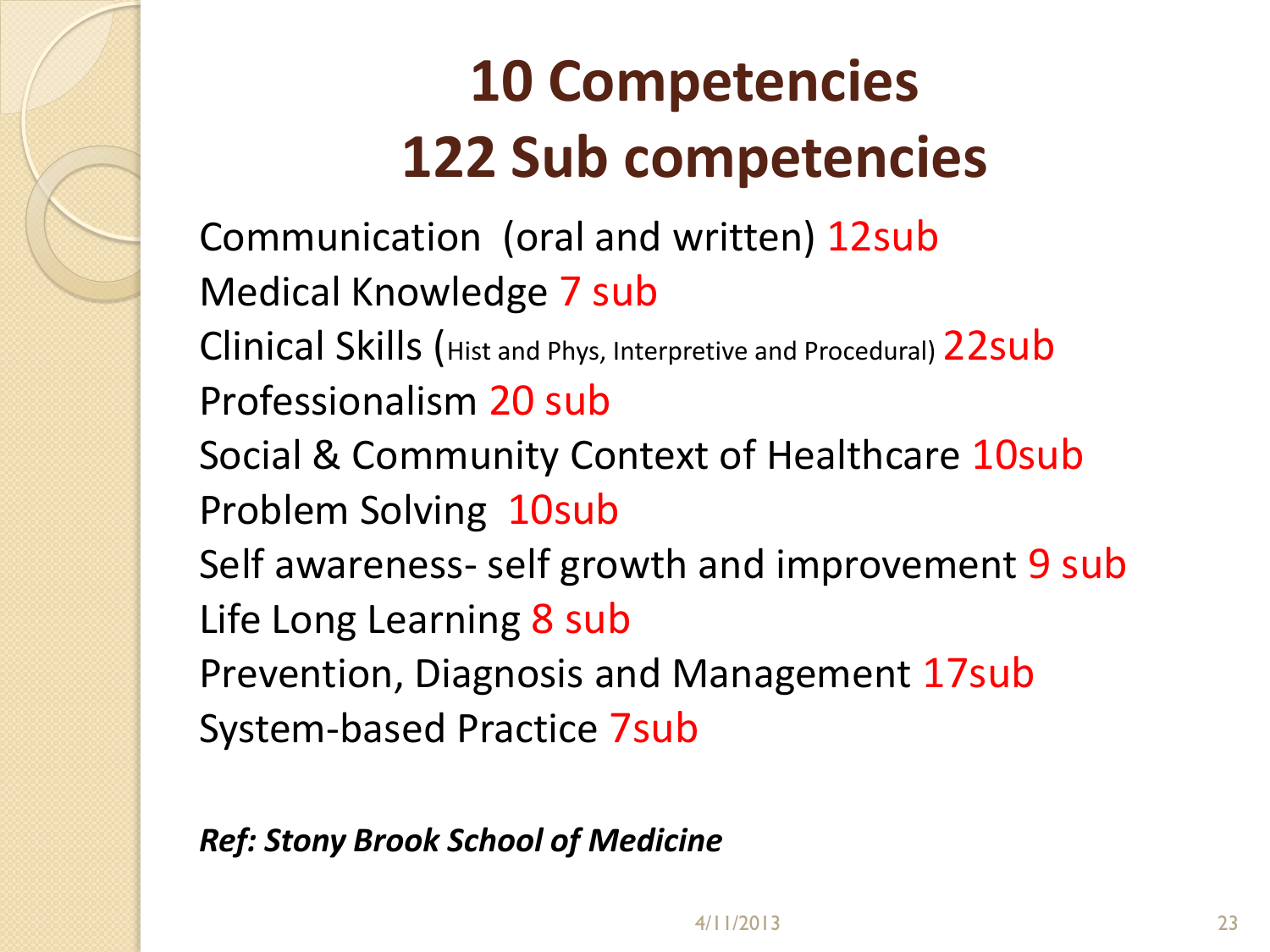#### **Example of Competency and Sub-competencies**

#### **Clinical Skills (Overall Goal)**

 *Graduates are proficient in history-taking and examination skills across a wide spectrum of patient care encounters. Graduates correctly select and proficiently perform routine clinical procedures, properly utilize ancillary services and accurately interpret results.*

**Institutional Objectives:** Upon graduation the students will be able to:

- Demonstrate mastery, completeness, organization and interpersonal skill in electing full and accurate patient histories.
- Perform a comprehensive physical, functional and mental status exam using correct application of techniques, (e.g., inspection, palpation) and tools, (e.g., stethoscope, otoscope).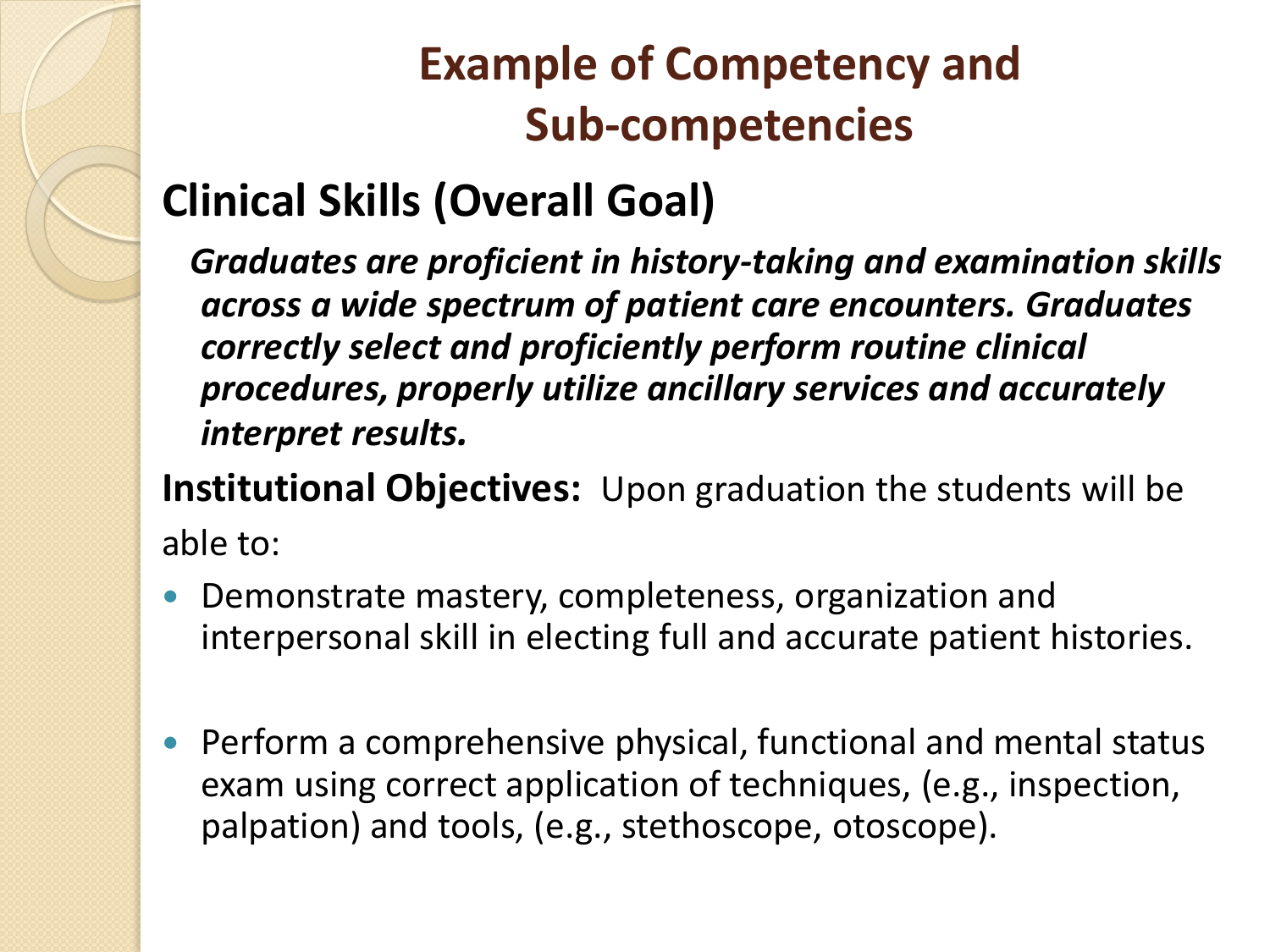#### **Example of Competency and Sub-competencies**

- Correctly describe, interpret and assess patterns of findings from H and P in health, disease states and over time and recognize patients with immediate life threatening conditions.
- Skillfully and correctly perform routine and more procedural skills; Be aware of their indications, complications and limitations.
- Skillfully apply, assess and interpret raw data, written reports and other outcomes of commonly performed diagnostic tests. Be able to determine the priority in which diagnostic procedures/ tests should be requested in clinical situations and be aware of their indications, complications and limitations.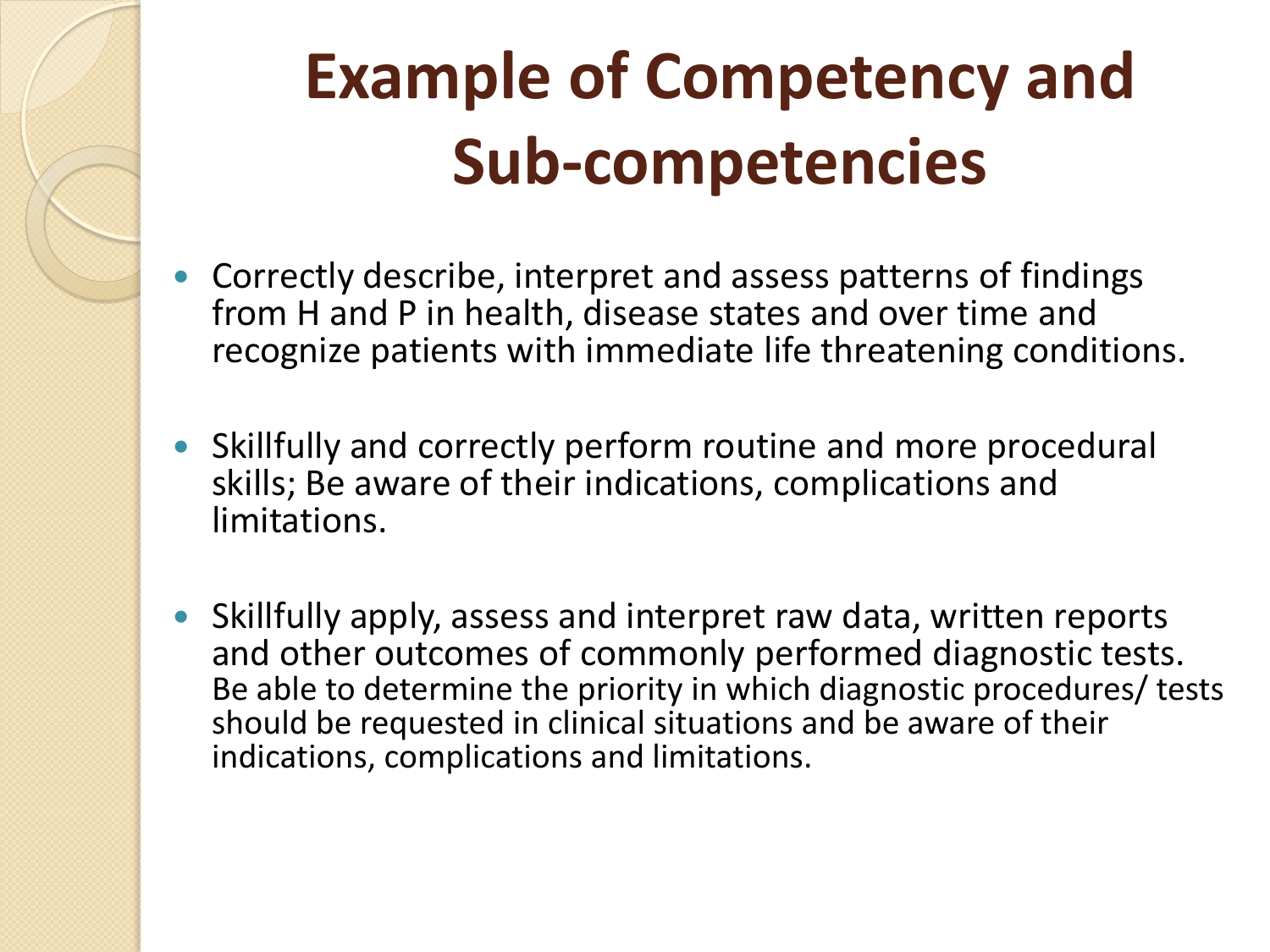## **What are some of the challenges designing a competency- based curriculum?**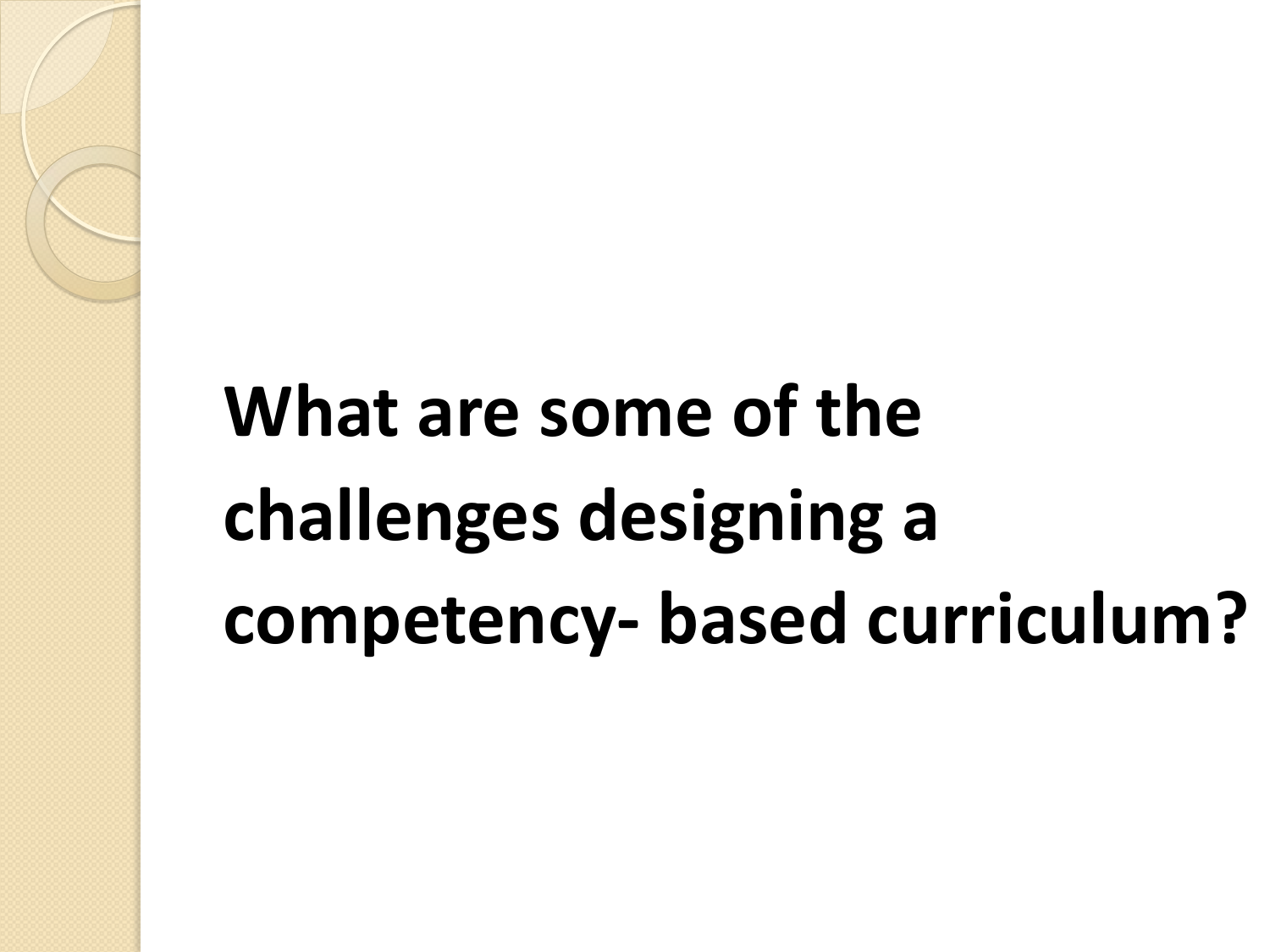#### **Assessment**

- Assessing competence becomes central
- Need new/ creative methods of assessment
- Create assessments that reflect as closely as possible real life as professional
- Multiple choice examinations are often not sufficient to evaluate skills, attitudes, and behaviors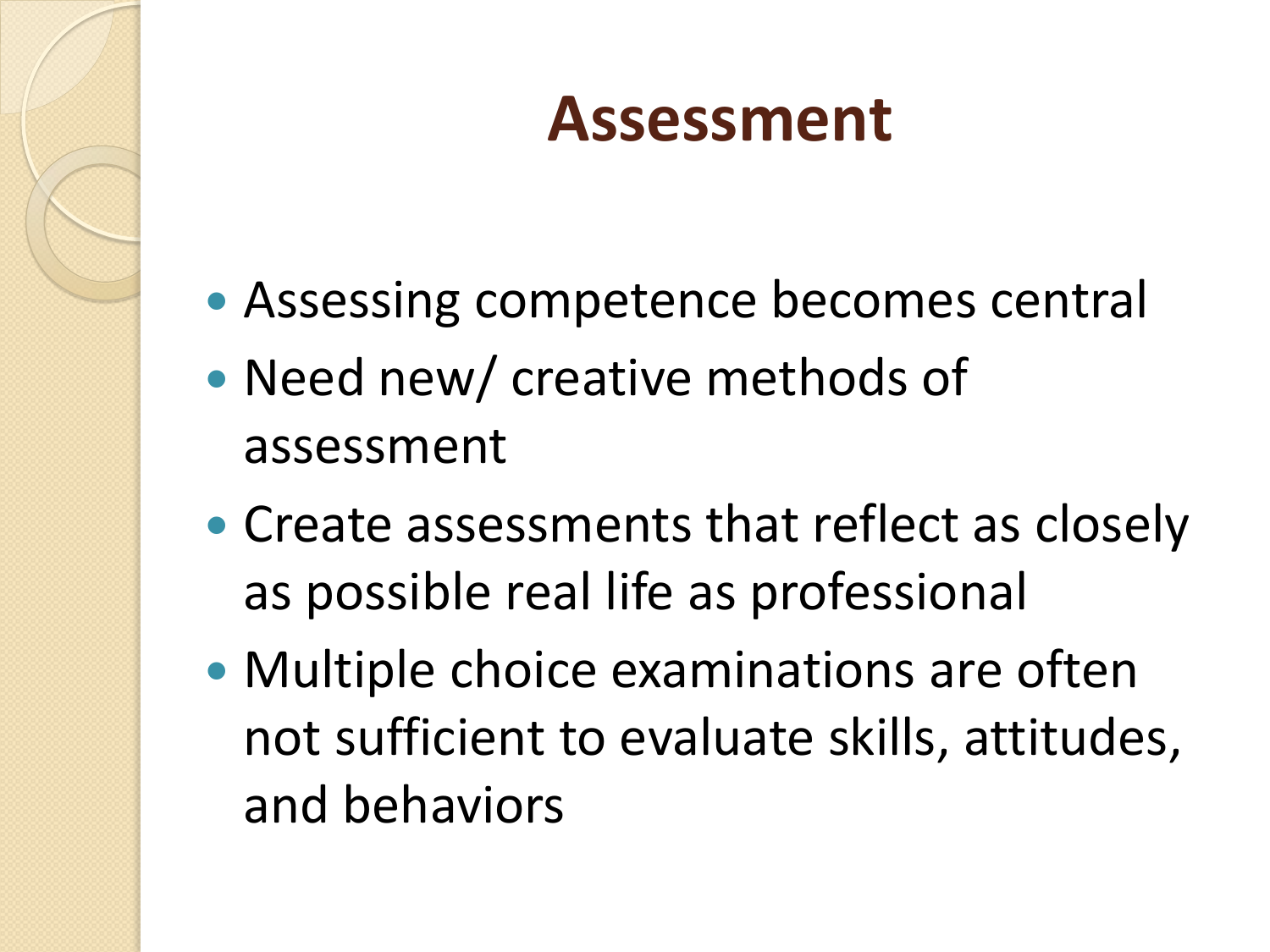#### **Curriculum Management**

- Learning management system is required
	- Large number of competencies, subcompetencies/ outcomes and objectives
	- Individualized progress through system
	- Sequencing of educational activities
	- Flood of assessment data- different type of data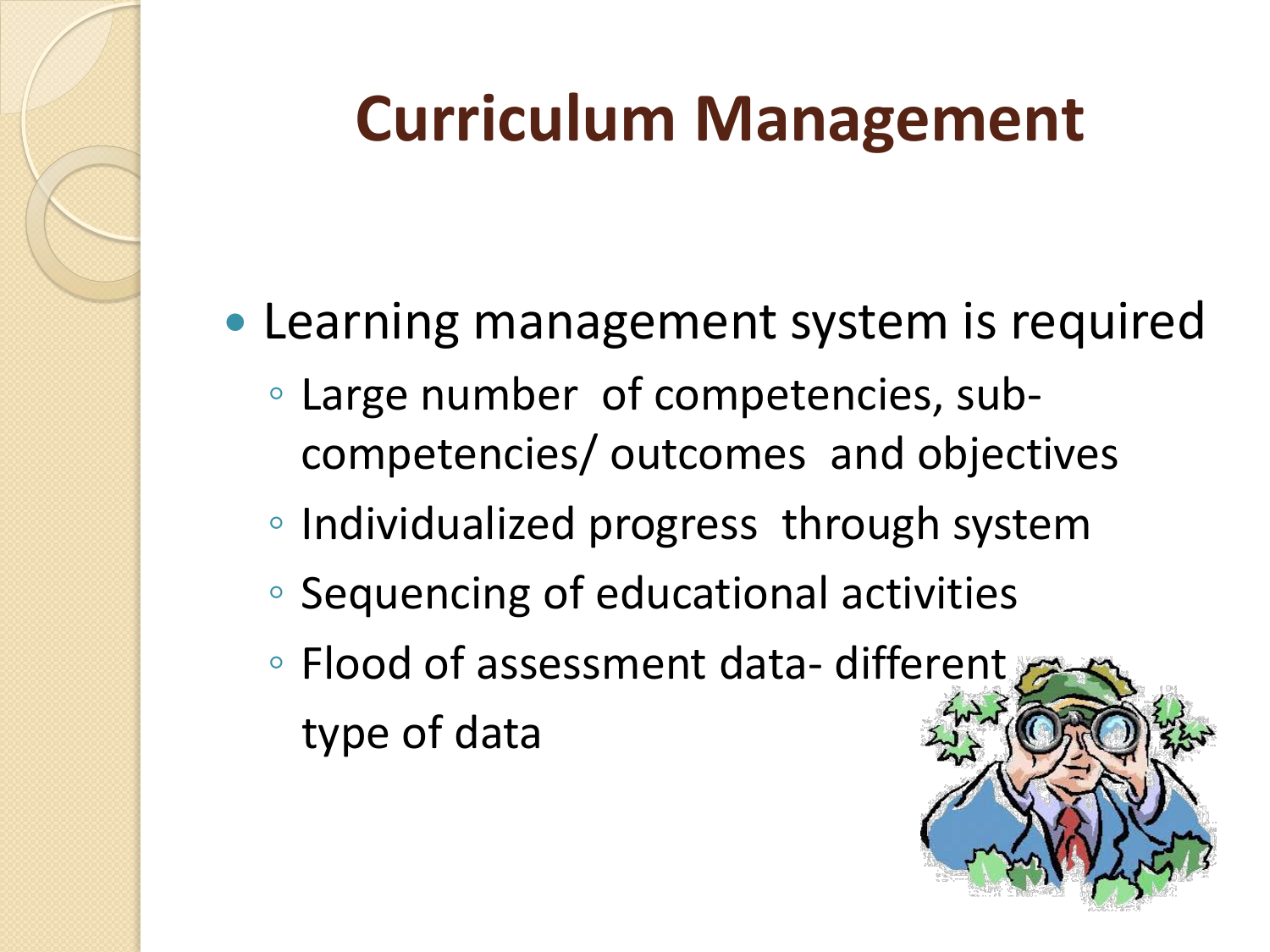## **Comprehensive Assessments Year I –OSCE**

- One SP case (history and physical skills)
- Communication, professionalism, medical knowledge

Examples from checklist :

- Establish a personal rapport
- Use open ended questions
- Shows interest in me as a person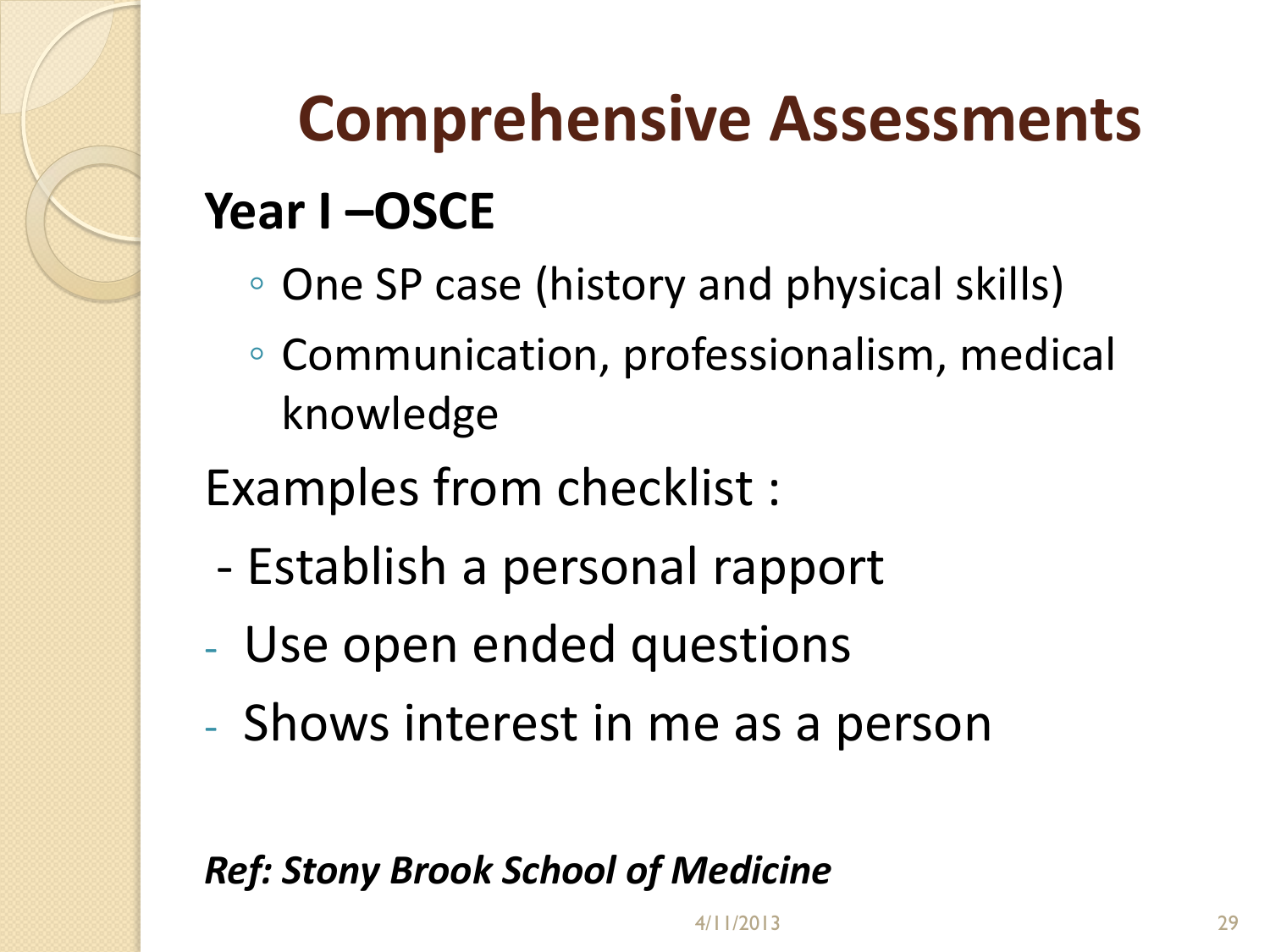#### **Comprehensive Assessments**

#### **Year II OSCE**

- 4 SP Cases ( all competencies except systems based practice)
- 1 Paper case ( medical knowledge, prevention diagnosis and management, problem solving, written communication)
- Post encounter activities
- Assessment of interpretive and procedural skills

#### **YEAR III Clinical Performance Examination**

- 10 SP Cases
- Post encounter activities
- Assessment of interpretive and procedural skills

#### *Ref: Stony Brook School of Medicine*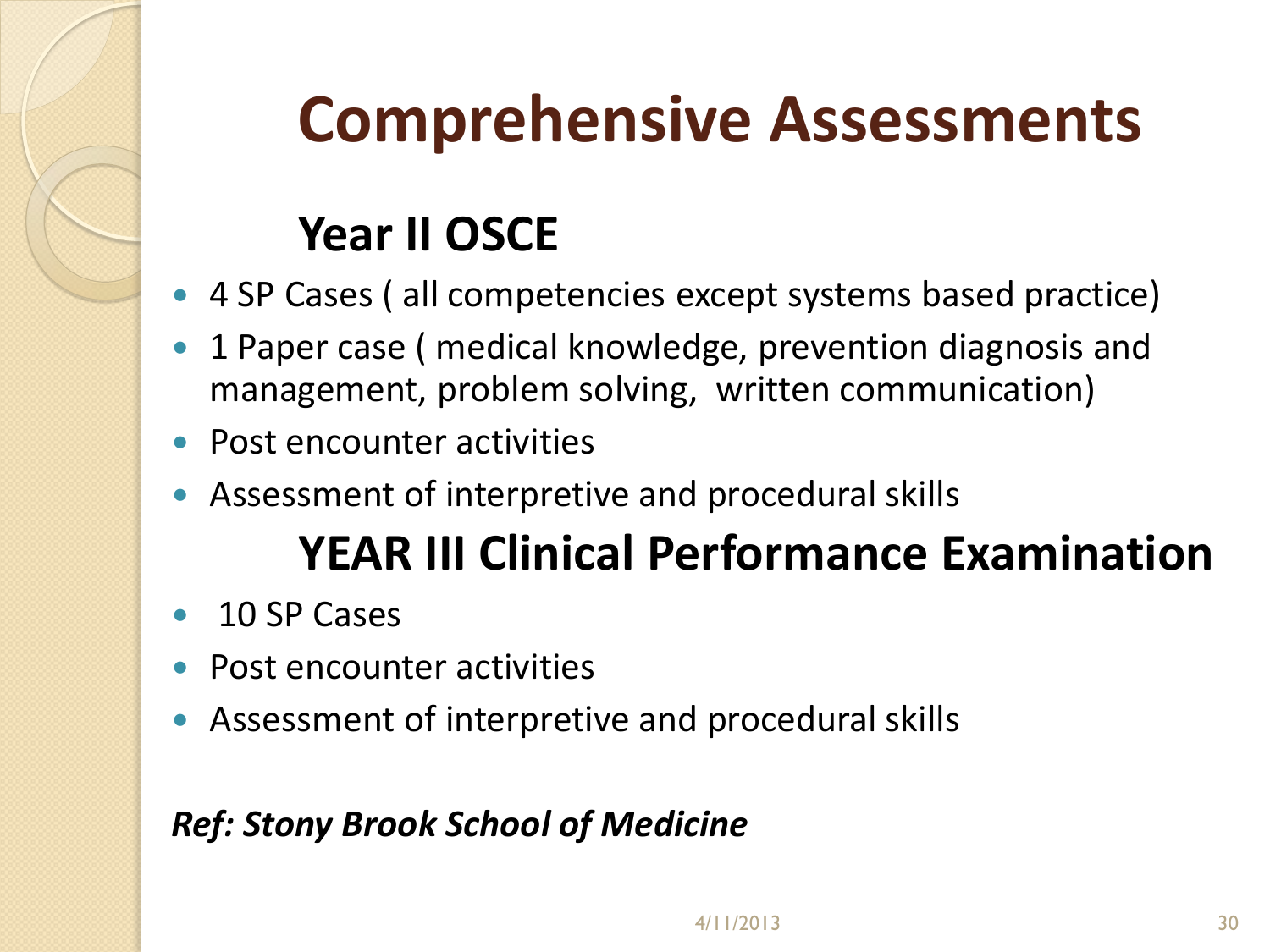#### **Faculty**

- Changing faculty responsibilities:
	- NOT teach whatever you want whenever you can
	- Create experiences
	- Set expectations
	- Collaborate with other faculty
	- Mentoring and advising
	- Perform "real" assessment (designated, trained assessors)